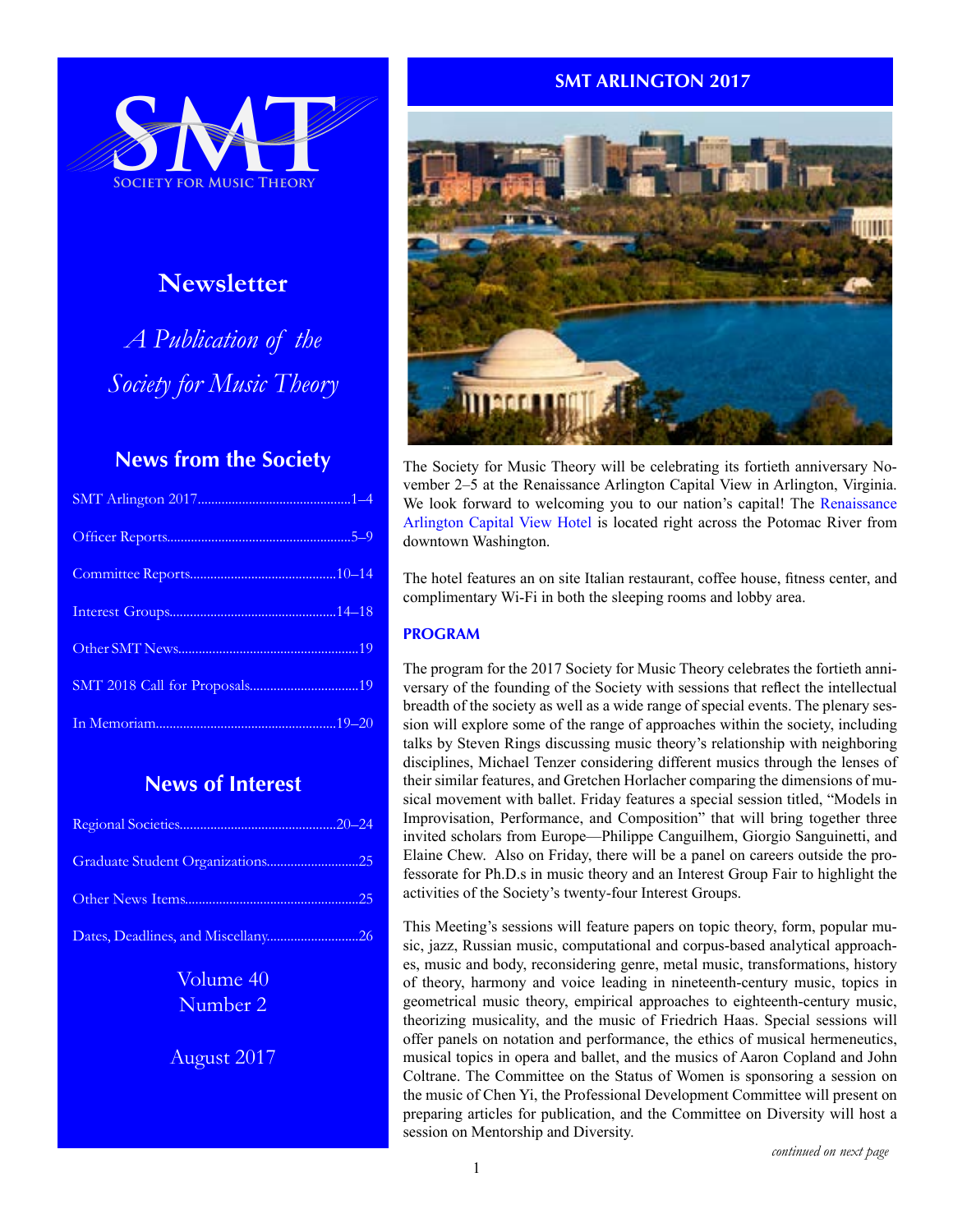#### **2017 ANNUAL MEETING**

*(continued)*

# **Future Annual Meetings**

## 2018

November 1–4 Grand Hyatt San Antonio Hotel San Antonio, Texas (SMT and AMS)

## 2019

November 7-10 Hyatt Regency Columbus Columbus, Ohio

#### 2020

November 5-8 Hyatt Regency Minneapolis Minneapolis, Minnesota (SMT and AMS)



# *SMT Executive Board Statement: Our Values as a Scholarly Society*

*The Executive Board of the Society for Music Theory reaffirms the Society's values of inclusivity and diversity, open and respectful dialogue, academic freedom, and scholarly integrity. We further support the principle that all in the music-theoretic community and beyond should have the opportunity to study, work, and engage in free enquiry across cultural, linguistic, and other social boundaries. As musicians and theorists we affirm the SMT's commitment to ideals of justice and freedom of expression.*

The Society's anniversary activities on Thursday include a celebratory reception, which will present a number of speakers sharing brief reminiscences drawn from their memories of the Society's first forty years. If you arrive at the conference early, there will be a special trip to the Library of Congress on Thursday morning to view documents of interest to members of the SMT. Instructions on how to register may be found on the SMT conference website.

The 2017 program committee included Alan Gosman (chair), Clifton Callender, Maureen Carr, Roman Ivanovitch, Panayotis Mavromatis, René Rusch, Benjamin Steege, and Dora Hanninen (*ex officio*). The committee received nearly 400 proposals for the conference and dedicated itself over the course of three days to selecting papers and crafting sessions for the fall Meeting. We are very enthusiastic about the final program and look forward to seeing you in Arlington this November.

#### **CONFERENCE INFORMATION**

Up-to-date information about the conference can be found on the SMT conference website: <https://societymusictheory.org/events/meeting2017/main>

#### Hotel Reservations

Renaissance Arlington Capital View Hotel (2800 South Potomac Avenue, Arlington, VA 22202) has reserved a block of rooms for the conference attendees. Single, double, triple and quad rooms are available for \$159 (USD) per night, plus tax. Reservations for the Renaissance Arlington Capital View Hotel may be made online or by calling 1-703-413-1300 and asking for rooms for "SMT Meeting 2017." SMT members are strongly encouraged to stay at the conference hotel.

We will also be using the Residence Inn Arlington Capital View (2850 South Potomac Avenue, Arlington, VA 22202) which is adjacent to the Renaissance. Both single and double rooms are available for \$159 per night, plus tax along with free breakfast. Reservations may be made online or by calling 1-703-415-1300.

#### Conference Registration

Registration opens August 1, 2017. You can register online by logging into your account on the SMT website, or by downloading and printing a registration form found at the conference website.

Registration rates (regular/student or retired): Member early (before 30 Sep): \$120/\$60 Member regular (before 20 Oct): \$165/\$85 Member on site: \$180/\$90

#### Transportation to and around Arlington

By Air: [Ronald Reagan National Airport](http://www.flyreagan.com/dca/reagan-national-airport) (DCA) is less than a mile from the conference hotel. The hotel shuttle runs regularly from 5 a.m. to midnight, with pick-up stops located at each of the three terminals. Alternatively, DCA has its own Metro station, with access to Yellow and Blue lines that connect directly to downtown DC as well as points in Virginia and Maryland. [Dulles International Airport](http://www.flydulles.com/iad/dulles-international-airport) (IAD) is located approximately thirty miles from the conference hotel. A taxi ride will cost about \$50. Public transport is also available. The ride on Metrobus 5A to the Blue Line takes one hour and costs \$9.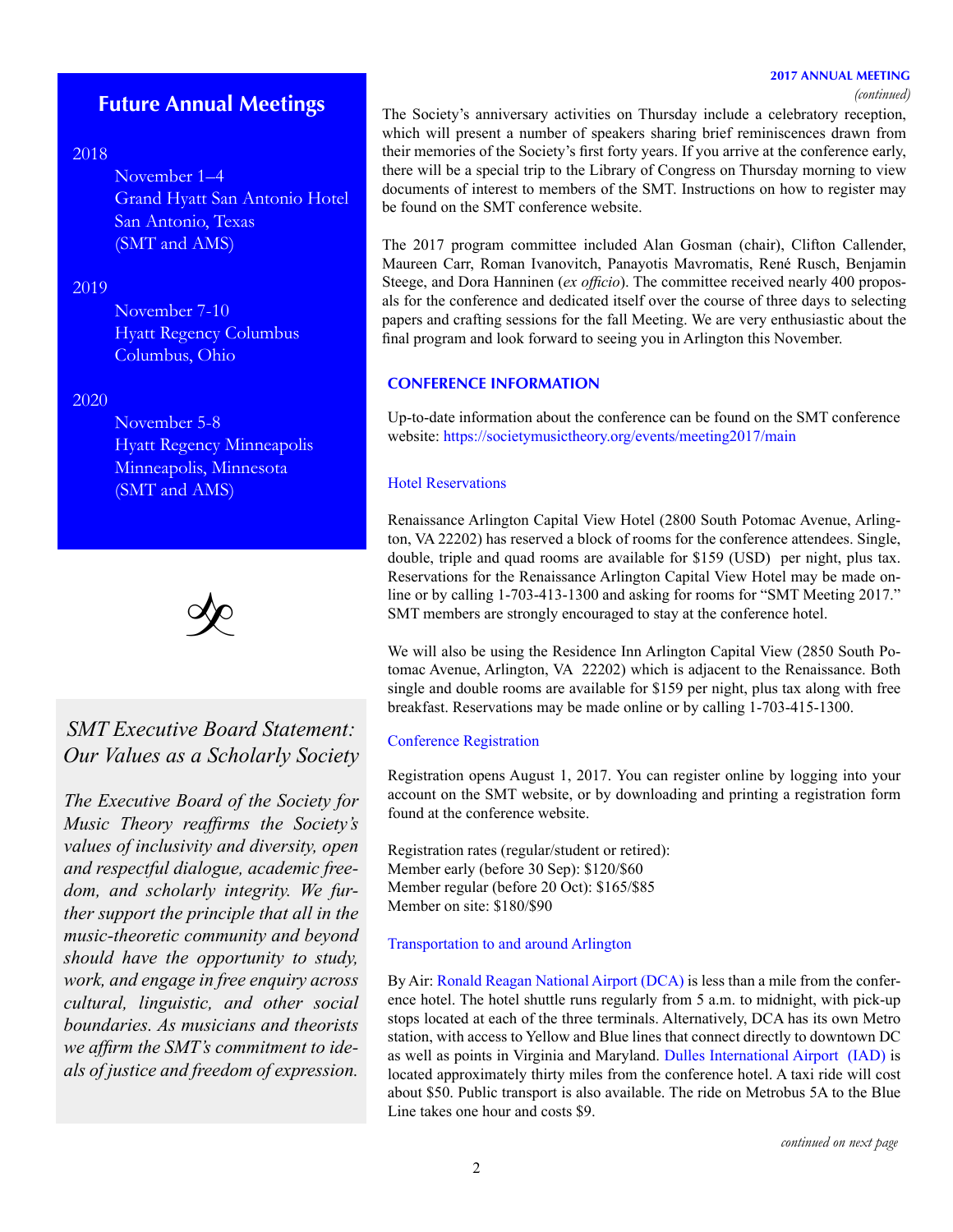#### **2017 ANNUAL MEETING**

#### *(continued)*

By Train: [Amtrak](https://www.amtrak.com/home) train service to the Washington area is frequent and reliable. Most trains will deliver passengers to DC's historic Union Station. From there, take the Red and then Yellow lines to Crystal City Station. The conference hotel is a ten-minute walk south from there. Some Amtrak routes stop in Alexandria, VA. From here, you can take Metro's Blue or Yellow line north from King Street Station to Crystal City Station.

By Bus: Both national and regional bus companies serve DC, including [Grey](https://www.greyhound.com)[hound](https://www.greyhound.com) and [MegaBus](https://us.megabus.com).

### Getting around Arlington and DC

[Metro](http://www.wmata.com)'s system of subway and surface trains is an easy way to get around the DC area. All riders must have a plastic "SmarTrip" card: note that these cards are personal, so cannot be used to pay more than one fare per trip. These cards can be bought at station vending machines, or online in advance. The fare system is complex, based on distance and time of travel; if you maintain \$10 on your card, you will be able to travel pretty much anywhere. The large white "M" signs identify Metro stations. Most downtown stations are underground; however, all have elevator access and are designed to be accessible. SmarTrip cards are also accepted on the [Metrobus](https://www.wmata.com) system and on [Arlington Transit](http://www.arlingtontransit.com) buses.

Arlington is a bike-friendly city, and Washington, DC is regularly selected among the nation's best cities for bicyclists. The conference hotel has complimentary bike rental for guests, and [Capital Bikeshare](https://www.capitalbikeshare.com) offers its distinctive red bikes at over 400 stations around the metro area. You can pay by the hour or purchase a twenty-four-hour or three-day pass. Bring a helmet!

The DC area is well served with traditional taxis and with drivers for TNCs (transportation network companies). If you require a wheelchair accessible cab, call Royal Taxi at 202-398-0500 or Yellow Paratransit at 202-544-1213.

### VISITING ARLINGTON AND WASHINGTON, DC

Another way to explore Arlington and Alexandria is on the bike path that borders the Potomac. Heading north along the river, you will pass Reagan National Airport and find lovely views of the various monuments across the river. Heading south, Old Town is two-and-a-half miles away. Ambitious riders that continue ten more miles will reach George Washington's home, [Mount Vernon.](http://www.mountvernon.org) Farther afield, the Smithsonian Institution comprises free museums of every description. Highlights on the National Mall include the [Hirshhorn Museum](https://hirshhorn.si.edu/collection/home/) for modern art, the [American Indian Museum](http://www.nmai.si.edu), and the [African American Mu](https://nmaahc.si.edu)[seum](https://nmaahc.si.edu) (prearranged tickets are advisable). Families with children will want to visit the [Air and Space Museum](https://airandspace.si.edu), [Natural History Museum,](https://naturalhistory.si.edu) and the [National](https://nationalzoo.si.edu)  [Zoo.](https://nationalzoo.si.edu) The [American Art Museum and Portrait Gallery](http://americanart.si.edu) are housed in a single building a few blocks north of the mall. Several famous museums are not associated with the Smithsonian: these include [National Gallery of Art](https://www.nga.gov/content/ngaweb.html), the [US](https://www.ushmm.org)  [Holocaust Memorial Museum](https://www.ushmm.org), and the [Phillips Collection](http://www.phillipscollection.org) near Dupont Circle.

SMT members may be especially interested in the Performing Arts Reading Room at the James Madison Memorial Building of the [Library of Congress.](https://www.loc.gov) We also highly recommend a guided tour of the architecturally spectacular Jefferson Building of the Library of Congress, the site of the Library's Main Reading Room. The Musical Instrument Collection at the [National Museum](http://americanhistory.si.edu)  [of American History](http://americanhistory.si.edu) contains priceless instruments from Europe as well as the Americas. The weekend of our conference will be an exciting one at the

# **Society for Music Theory 2017 Executive Board**

Dora A. Hanninen, *President* School of Music University of Maryland 2110 Clarice Smith Performing Arts **Center**  College Park, Maryland 20742 [president@societymusictheory.org](mailto:president%40societymusictheory.org%20?subject=)

Robert Hatten, *President-Elect* Butler School of Music MRH 3.710 UT Austin 2406 Robert Dedman Drive Austin, Texas 78712 [rohatten@austin.utexas.edu](mailto:rohatten%40austin.utexas.edu?subject=)

Daphne Leong, *Vice President* College of Music, University of Colorado Boulder 301 UCB Boulder, Colorado 80309 [daphne.leong@colorado.edu](mailto:daphne.leong%40colorado.edu?subject=)

Philip Stoecker, *Secretary* Department of Music 160 Hofstra University 101B Shapiro Family Hall Hempstead, New York 11549 [philip.s.stoecker@hofstra.edu](mailto:philip.s.stoecker%40hofstra.edu?subject=)

Jan Miyake, *Treasurer* Oberlin Conservatory of Music Bibbins 113 Oberlin, Ohio 44074 [Jan.Miyake@oberlin.edu](mailto:Jan.Miyake%40oberlin.edu?subject=)

Victoria L. Long, *Executive Director (ex officio)* [vlong@uchicago.edu](mailto:vlong%40uchicago.edu?subject=)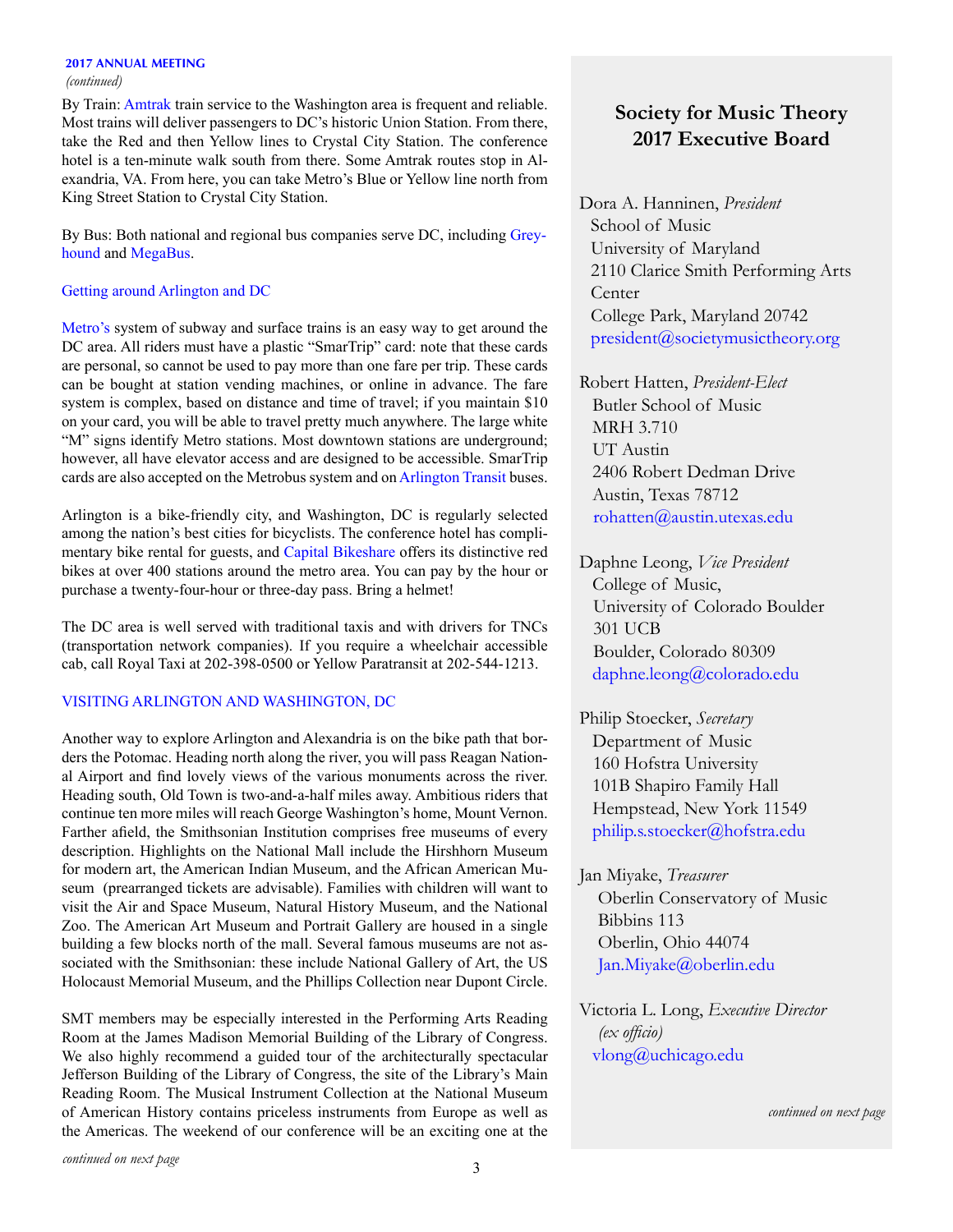#### *(continued)*

**Society for Music Theory 2017 Executive Board**

*(continued)*

*Members-at-Large*

Suzannah Clark, 2017 Harvard University

Steven Rings, 2017 University of Chicago

C. Catherine Losada, 2018 Cincinnati College-Conservatory of Music

Deborah Rifkin, 2018 Ithaca College

Yonatan Malin, 2019 University of Colorado Boulder

Maryam Moshaver, 2019 University of Alberta



# **Contacting the Society**

Society for Music Theory Victoria Long, Executive Director University of Chicago Department of Music 1010 East 59th Street Chicago, Illinois 60637 773-834-3821 [societymusictheory.org](https://societymusictheory.org)

[Kennedy Center for the Performing Arts](http://www.kennedy-center.org): Leonard Slatkin will be leading the National Symphony Orchestra in *The Rite of Spring,* and Angela Meade will be singing Handel's *Alcina* with the Washington National Opera.

### CONFERENCE HIGHLIGHTS

#### Library of Congress

On Thursday morning, there will be a field trip to the Library of Congress for an exhibit of selected documents which may interest SMT members (n.b., the LOC houses collections from David Lewin and Milton Babbitt). This opportunity will be available to the first twenty members to sign up. More information is available on the conference website.

#### Conference Guide Program

First time attending the conference? You might want to consider signing up for the conference guide program. The SMT Professional Development Committee is looking for both those who would like to be assigned a guide and more senior members who would be willing to serve as guides. More information is available on the conference website.

#### Conference Grants

The SMT has several travel grant programs for theorists attending the SMT Annual Meeting. Theorists who are citizens of the US or Canada and who belong to an ethnic minority are invited to apply for a Minority Travel Grant. Non-US and non-Canadian citizens who reside outside the US and Canada are invited to apply for an International Travel Grant. Please see the conference website for more information.

The Society is also offering several other grant opportunities to help defray the costs of attending our Annual Meeting. These grants are made possible in part by donations from the SMT-40 campaign. Independent/Unsupported/Undersupported Scholar Grants are available to those who do not have an academic position or who study or teach at institutions that do not support scholarly conference attendance. Childcare Grants are available to those SMT members for whom attendance at the Annual Meeting incurs extra childcare expenses. This grant is available to current SMT members.

## Student Workers

Once again we will be looking for student volunteers to help during the conference in return for free registration. More information will be available on the registration page.

#### Hotel Accessibility

Every effort will be made to meet the unique requirements of all SMT attendees. For specific needs or questions please contact Victoria Long at [vlong@uchicago.](mailto:vlong%40uchicago.edu?subject=) [edu.](mailto:vlong%40uchicago.edu?subject=)

See you in November!

Alan Gosman, 2017 Program Committee chair Eugene Montague, Dan Zimmerman, and Victoria Long Local Arrangements Committee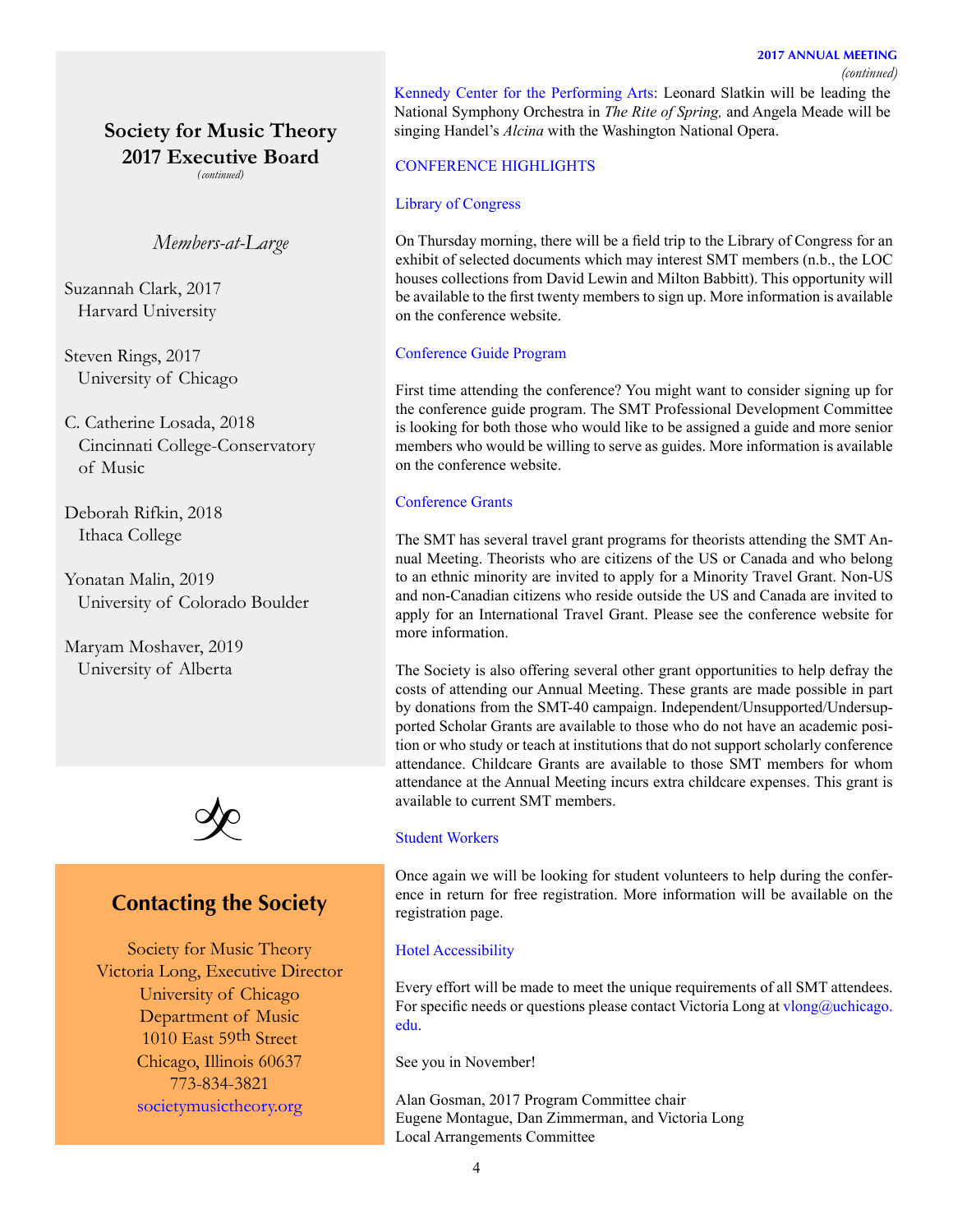## **OFFICER REPORTS**

#### **FROM THE PRESIDENT**

For the 2017 Annual Meeting in Arlington, Virginia this November, the fortieth anniversary of the founding of the Society for Music Theory, we have a number of exciting events planned. These include annual events, such as the Peer Learning Program (Thursday morning, led by Judy Lochhead on "Analysis: What Can It Do?" and by Robert Morris: "Pitch Structure in Indian Classical Music"); the Graduate Student Workshops Program (Friday morning, led by Marion Guck on "Music-Listener Intersubjectivity" and by Frank Samarotto on "The Craft of Music Analysis"); a celebratory program at the open reception on Thursday evening; and the Saturday plenary session, which will feature three speakers who are charting new directions in the field today—Gretchen Horlacher, Steven Rings, and Michael Tenzer. Four other events are distinct to the Arlington Meeting: a field trip to the Library of Congress (Thursday morning); an Interest Group Fair (Friday morning); a session on careers outside the professorate for Ph.D.s in Music Theory (Friday noon); and a special invited session with Elaine Chew, Phillippe Canguilhelm, and Giorgio Sanguinetti, loosely organized around the theme of performance and improvisation and chaired by Daphne Leong (Friday afternoon, streamed live).

I encourage all who travel to the Arlington Meeting to come early and stay late in order to attend as many of these special events as possible and still have time to partake of the cultural resources of the Washington, DC metropolitan area. The National Gallery of Art and the museums of the Smithsonian Institution, which include the Freer Gallery of Art and the Arthur M. Sackler Gallery (Asian Art), the Museum of Natural History, American History Museum, Air and Space Museum, American Indian Museum, the brand new African American Museum, and many others, are all free, open daily, and just a few Metro stops away on the National Mall. Also nearby are many of our national monuments, including the Washington Monument and the Lincoln, Jefferson, Franklin Delano Roosevelt, Korean War, Vietnam War, and World War II memorials. For those who would like to spend more time outdoors, Great Falls National Park, Virginia, and the Chesapeake and Ohio Canal National Historic Park (across the Potomac River on the Maryland side, not connected) are a 30–45-minute drive to the west. Shenandoah National Park and Skyline Drive are two to three hours away, with views and hiking trails for all abilities, including access to the Appalachian Trail.

Since last November, much of my time as SMT president has been occupied with the fortieth anniversary Meeting and with the single largest responsibility of the president: the appointment of editors, editorial board members, committee chairs, committee members, and other SMT positions. In addition to nearly fifty appointments to committees and journal boards, this year brought an unusual alignment of the stars: the editorial teams of all three of our journals, plus the associate editor for the Newsletter, will rotate off in November 2017. Following a vote last November by the Executive Board to add a second associate editor each for *Spectrum* and for *MTO*, this makes nine editorial vacancies to fill in a single year, each in consultation with the Executive Board. Fortunately, there are many highly qualified and capable people in our ranks. In my experience, the vast majority would like to serve, even in positions with a substantial workload. The problem is whether they are available, given their own plans and prior commitments. Making nearly sixty appointments is time-consuming: each one involves thoughtful consideration of multiple factors to achieve optimal balance in the composition of each committee and board. The final mosaic

# **Society for Music Theory 2017 Committees**

### **Development Committee**

Joel Lester, chair Eric Isaacson Aaron Grant Dora A. Hanninen, *ex officio* Jan Miyake Severine Neff

### **IT/Networking Committee**

Sean Atkinson, chair Brian Moseley, webmaster Michael McClimon, associate webmaster *Members-at-Large* Joshua Albrecht Jeremiah Goyette Tahirih Motazedian, *MTO* job list coordinator Crystal Peebles Benjamin Wadsworth, proofreader Robert Wason *Liaisons* Brian Alegant, chair, Publications Committee Inessa Bazeyev, Accessibility Committee Nicole Biamonte, editor, *MTO* Anna Gawboy, associate editor, *SMT-V* Bryn Hughes, associate editor, *SMT-V* Robert Kosovsky, list moderator Brent Yorgason, managing editor, *MTO*

#### **2017 Program Committee**

Alan Gosman, chair Clifton Callender Maureen Carr Dora A. Hanninen, e*x officio* Roman Ivanovitch Panayotis Mavromatis René Rusch Benjamin Steege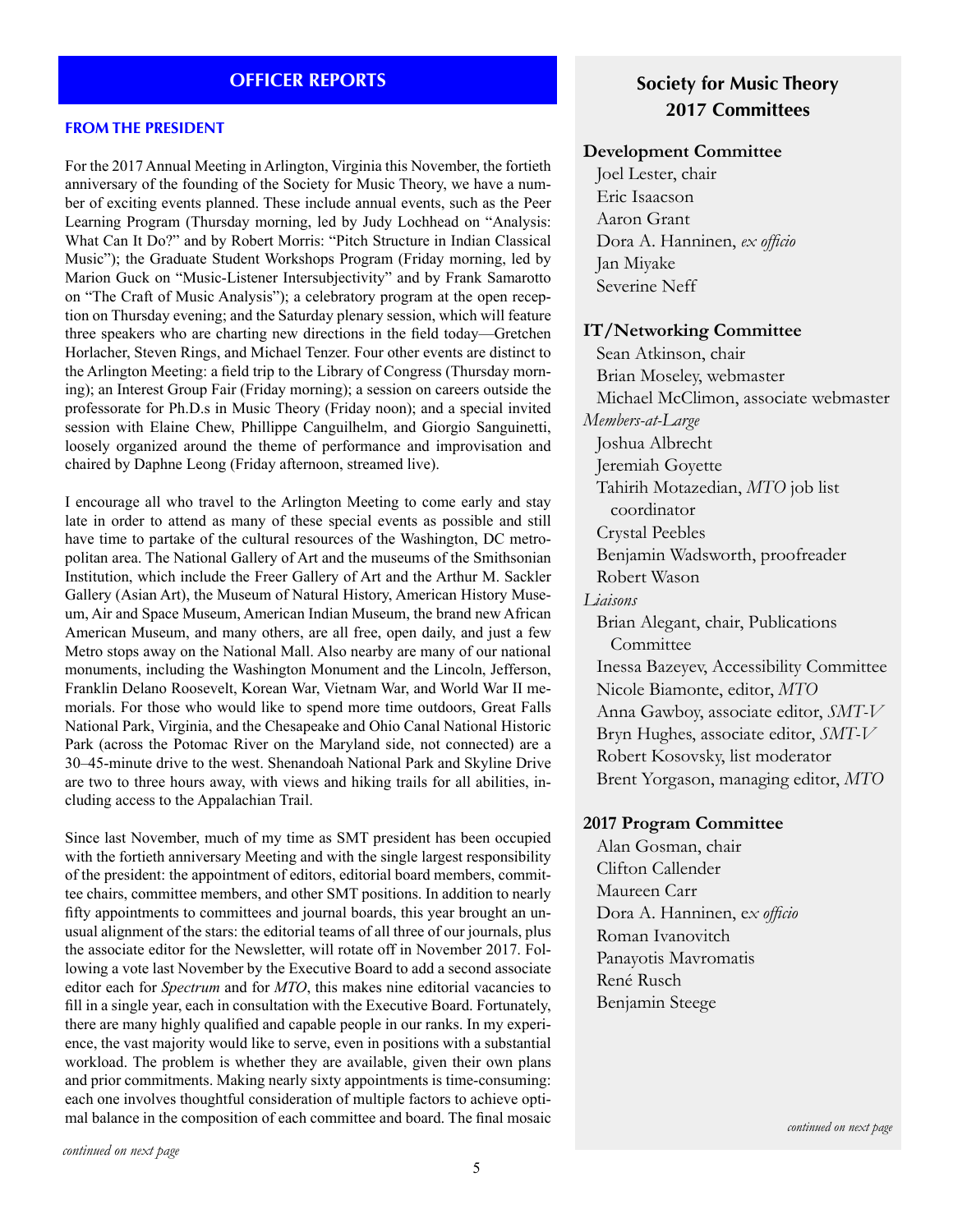# **Society for Music Theory 2017 Committees**

*(continued)*

## **Committee on the Status of Women**

Jennifer Bain, chair Sarah Bakker Anna Fulton Sigrun Heinzelmann Edward Latham Charity Lofthouse Carmel Raz

#### **Committee on Diversity**

J. Daniel Jenkins, chair Ya-Hui Cheng Chris Endrinal Rachel Lumsden José Oliviera Martins Noriko Manabe Somangshu Mukherji Teresa Shelton Reed Lawrence Shuster

### **Local Arrangements Committee**

Victoria Long, executive director, chair Eugene Montague Daniel Zimmerman

### **Committee on Workshop Programs**

Andrew Mead, chair Alan Gosman (chair, 2017 Program Committee) Vasili Byros (chair, 2018) Antares Boyle

### **Professional Development Committee**

Roger Graybill, chair Devin Chaloux Caitlin Martinkus Judith Ofcarcik Elizabeth Sayrs Brenda Ravenscroft Christopher Segall

is something to behold. It is ultimately through the efforts of our editors, peer reviewers, committee chairs, committee members, and individual positions, that the work of the SMT gets done.

As the SMT continues to become larger and more complex, the length of the agenda for the president and Executive Board and the number of items that require real-time verbal exchange (not only discussion over e-mail, which is also ongoing throughout the year) continues to grow. It now exceeds the eight hours scheduled for the Executive Board meeting on Wednesday and Thursday just prior to the start of the Annual Meeting. Therefore, I have introduced an interim meeting of the Executive Board by video, which will take place in September. Among the items on the agenda for the Executive Board to discuss in 2017 are funding priorities (present and future), development (the conclusion of the SMT-40 campaign and plans for subsequent efforts, including approaching foundations), the Annual Meeting (size and process for adjudication; we will revisit and reconsider various options that have been discussed by the Board at some length in recent years), and an archives policy (based on recommendations of the Ad Hoc Archives Policy Committee, formed last November). In addition, I would like to ensure that the four primary SMT officers (president, vice president, secretary, and treasurer), the chairs of all standing committees, the editors of our SMT publications, and the executive director each produce and continually update a detailed description of the position's responsibilities and a time line for when events take place during the year. Having such a document for every position will facilitate the process of transition and provide an ongoing record of the activities of the Society.

In this our fortieth year, I have been thinking not only about how we as a Society have changed, but how our academic and cultural environment has changed. Consider the place of music theory in the undergraduate music studiues. In the late 1970s, music theory's place was secure even as the curriculum itself was in flux. The trend was toward increased rigor in the study of musical structure: Schenkerian thought was moving into the undergraduate core curriculum (with texts such as Salzer's *Counterpoint in Composition*, 1969; Westergaard's *Introduction to Tonal Theory*, 1976; and Aldwell and Schachter's *Harmony and Voice Leading*, 1979) with developments in atonal music theory soon to follow (e.g., Rahn's *Basic Atonal Theory*, 1980; Friedman's *Ear Training for Twentieth Century Music*, 1990; and Straus's *Introduction to Post-Tonal Theory*, 1990). Four decades later, much about the core theory curriculum has been called into question—the repertoire studied, approaches taken, means for course delivery, and expected learning outcomes—both by those inside and outside of music theory. Even as expectations of the undergraduate theory curriculum increase, the time allotted to meet them is often reduced.

The place of the arts and humanities in academia has also changed. When the SMT was founded, liberal arts majors occupied a prominent place on college campuses. In 2017, the number of degrees awarded in business, engineering, and other professional and pre-professional programs far outstrips that in the arts and humanities. Even as the place of scholarship and intellectual pursuits in American society has changed. It is becoming increasingly urgent that we as scholars articulate what we do and why it matters to those outside our usual orb, not only with regard to music theory, but to the arts, humanities, and scholarship generally. Our work as university teachers, scholars, and musicians is often poorly understood by the public at large, including those with whom we interact day to day—acquaintances, neighbors, even family members. On one hand, we should meet people where they are, recognize our differences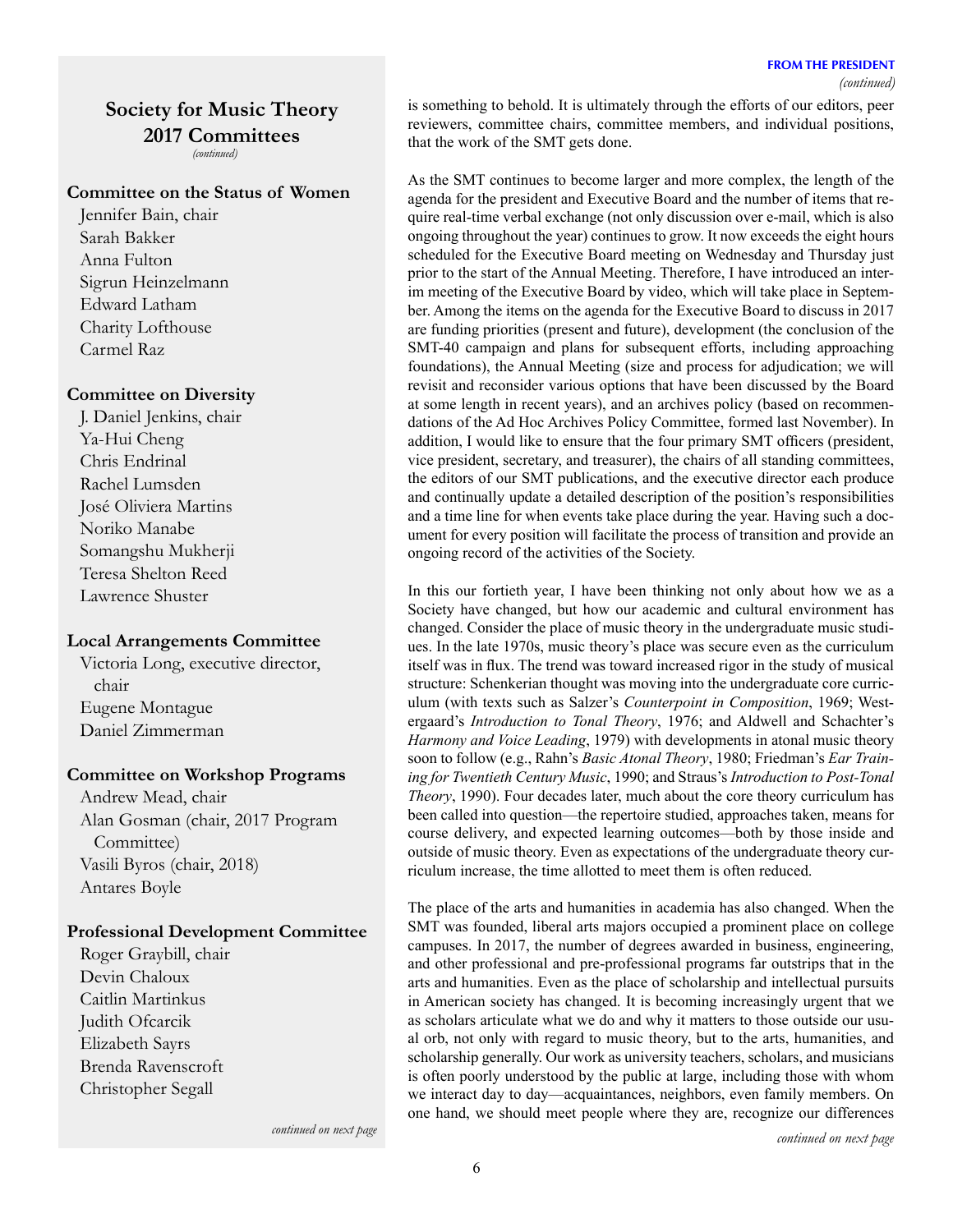#### **FROM THE PRESIDENT**

*(continued)* 

and commonalities, and respond appropriately. Even a happenstance encounter can be an opportunity to share our enthusiasm for, and knowledge of, our subject; a simple query from someone in the community can be a chance to offer assistance and to forge a personal connection. On the other hand, we must also be strategic; we should seek out opportunities to advocate and serve as ambassadors for the music we study with such dedication, for our field, for the humanities, and for intellectual life in general. Let us make this fortieth anniversary year an occasion to celebrate not only the Society and the research and pedagogical developments it has fostered, but the importance of all that we value and pursue through our work every day—thoughtful, thorough, and well-reasoned discourse; respectful dialogue and the free exchange of ideas; and the love of music and spirit of inquiry that brought the SMT into being and each of us into the field.

Let this anniversary also be a time for introspection and reflection, about the changing shape and dynamics of the Society and how we, as individuals, experience and move in this professional space. As the number of intellectual attractors we call "research specializations" continues to grow (evident in the explosion of SMT interest groups), so does the risk of fragmentation. On the other hand, there has never been a better time in the history of the SMT to sample and learn from colleagues about unfamiliar repertoire, analytical techniques, and philosophies, whether in the relatively informal settings of our Interest Groups or in private conversations at or after the Annual Meeting. Academic culture encourages us to cultivate an identity of expertise, to become an "expert." The "expert" identity is only part of what it means to be a scholar; it is the public face of a private reality of long hours spent searching, sifting, rethinking, and starting over. A scholar must be curious. Following that curiosity requires a willingness to enter into and dwell in an uncomfortable state of not-knowing for a time. As we mark the Society's fortieth year, may we as individuals, and collectively as a Society, celebrate not only how far we have come, but how far we can go when we refuse to surrender what Shunryu Suzuki calls "beginner's mind."—in this case, the mind that sheds the "expert" identity to discover new delights in music we thought we knew, modes of musical experience we'd not attended to, and parts of the field or interdisciplinary terrain in which we had never thought to venture. Even as we write, revise, present, and publish our work, we can remain "beginners" in another sense, ready to start a different project, to explore a new area, or develop a new technique, perspective, or way of thinking.

In this, my last Newsletter column as SMT president, I would like to take the opportunity to recognize and thank all those with whom I have worked most closely over the past two years—current and former SMT officers Daphne, Leong, Phil Stoecker, Stan Kleppinger, Jan Miyake, Robert Hatten, and Poundie Burstein; Executive Director Victoria Long; members at large of the Executive Board; the editors of our three journals and *Newsletter*, and the chairs of our many standing committees. Their expertise, wisdom, and dedication are evident in the continued progress of our Society; the quality of our publications, Annual Meeting, and committee services; and in the simple fact that, forty years on, the SMT continues to flourish.

—Dora A. Hanninen

#### \* \* \* \* \*

# **Society for Music Theory 2017 Committees**

*(continued)*

## **Publications Committee**

Brian Alegant, chair Nicole Biamonte (editor, *Music Theory Online*) Stephen Rodgers (associate editor, *Music Theory Online*) David Bernstein (editor, *Music Theory Spectrum*) Yayoi Uno Everett (associate editor, *Music Theory Spectrum*) Brent Auerbach (editor, *SMT Newsletter*) Courtenay Harter (associate editor, *SMT Newsletter*) Yonatin Malin (executive board liaison) Sean Atkinson, chair, Networking Committee

## **Publication Awards Committee**

Boyd Pomeroy, chair Jonathan Bernard Marion Guck Marianne Kielian Gilbert Nathan Martin Ryan McClelland Ian Quinn Jay Rahn Alexander Rehding

## **Nominating Committee**

Joe Kraus, chair David Clampitt Nora Engebretsen Adam Ricci Janna Saslaw

### **Subventions Committee**

Daphne Leong, chair David Carson Berry Gretchen Foley Maryam Moshaver Don Traut

*continued on page 9*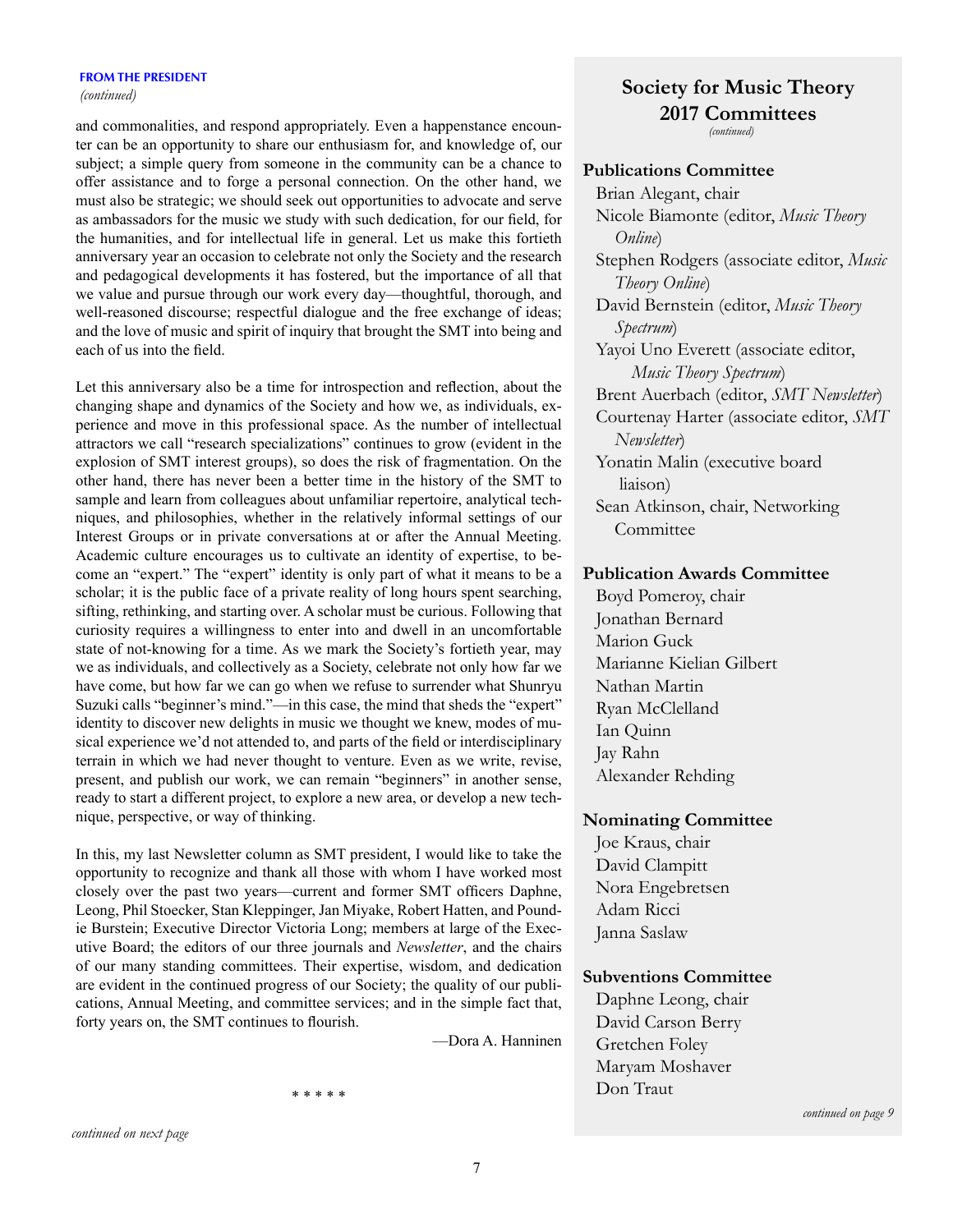### **OFFICER REPORTS**

*(continued)* 

## **FROM THE VICE PRESIDENT**

As vice president it is my privilege to serve the SMT as chair of the Subventions Committee, Executive Board liaison with SMT Interest Groups, and liaison with regional, international, and graduate student societies.



Subventions were awarded for three books in the January 2016 round of applications. The awards went to David

Beach for examples for *The Mature Instrumental Music of Franz Schubert: A Music Theorist's Perspective* (University of Rochester Press), \$1500; Brad Osborn for indexing for *Everything in its Right Place: Analyzing Radiohead* (Oxford University Press), \$804; and Matthew Arndt for indexing for *The Musical Thought and Spiritual Lives of Heinrich Schenker and Arnold Schoenberg* (Routledge), \$1500.

All twenty-four of our Interest Groups (IGs) will meet in Arlington. This year (thanks to Brian Moseley) IG activities will be listed on the conference mobile app as well as on the web. For the web listing, and to view information on individual interest groups, please visit <https://societymusictheory.org/societies/interest>. Our newest groups are Autographs and Archival Documents, and Global New Music; others range from Jazz to Early Music to Work and Family.

The SMT asks presenters at IG meetings that are not on the official conference program to use the following citation template: Author, Title, Interest Group meeting, Society for Music Theory Annual Meeting, City, Date.

We will hold an Interest Group Fair in Arlington, in honor of SMT's fortieth anniversary. The fair will celebrate the place of interest groups in SMT's history. It will also provide opportunities to meet representatives from the IGs, to find out about IG activities, and to learn how to get involved.

The regional societies this year began collecting society data, including information on region covered, conference attendance, paper acceptance rate, demographics, paper formats and scheduling, student awards, workshops, social events, conference registration fees, membership dues, publications, and social media use. While some of this information has been collected previously by individual societies, it is now being collected and shared by the societies as a group.

I will be honored to moderate a session in Arlington on *Models in Improvisation, Performance, and Composition,* featuring Philippe Canguilhem (University of Toulouse), Elaine Chew (Queen Mary University of London), and Giorgio Sanguinetti (University of Rome–Tor Vergata). This special session was put together by the Program Committee in celebration of the SMT's fortieth anniversary.

At the Annual Meeting I will also meet with representatives of the regional societies and interest groups, and attend as many of the Interest Group meetings as possible. Please don't hesitate to contact me at [daphne.leong@colorado.edu](mailto:daphne.leong@colorado.edu) if I can assist with these groups or with subventions.

It has been my honor to serve the SMT as vice president. Nancy Rogers will become vice president at the close of the Annual Meeting in Arlington; I welcome her to the post and know that she will bring her characteristic enthusiasm and thoughtfulness to it.

—Daphne Leong

## **Actions of the Executive Board**

#### **FROM THE SECRETARY**

I am pleased to announce the results of our 2017 elections. Our new vice president will be Nancy Rogers. Inessa Bazayev and Jay Hook have been elected members-at-large of our Executive Board. Per our by-laws, these appointments will become effective at the conclusion of the 2017 Business Meeting in Arlington, VA. Thanks to all the candidates who stood for election this year, and to our



Nominating Committee chaired by Joseph Kraus for building such a strong slate of candidates.

Since I submitted my previous report for the February 2017 SMT *Newsletter*, the Executive Board has passed the following motions:

1. To increase the executive director's salary by ten percent per year for each of the next two years (2017, 2018 budget) in lieu of a three percent annual COLA increase.

2. To increase membership fees by \$10 for regular and overseas members; \$15 for Joint/Household and Joint Overseas members; and \$5 for Student, Retired, Joint Student, Joint Retired, and Subsidized members, all effective immediately.

3. To create an Ad Hoc Reception Celebration Committee to organize the reception at the 2017 Annual Meeting.

4. To approve a one-time increase of \$400 to the 2017 program budget managed by the AMGS.

5. That a proposed revision to the Bylaws be submitted to the membership for approval at the Business Meeting in Arlington, Virginia, in November 2017. The motion for the membership will read as follows: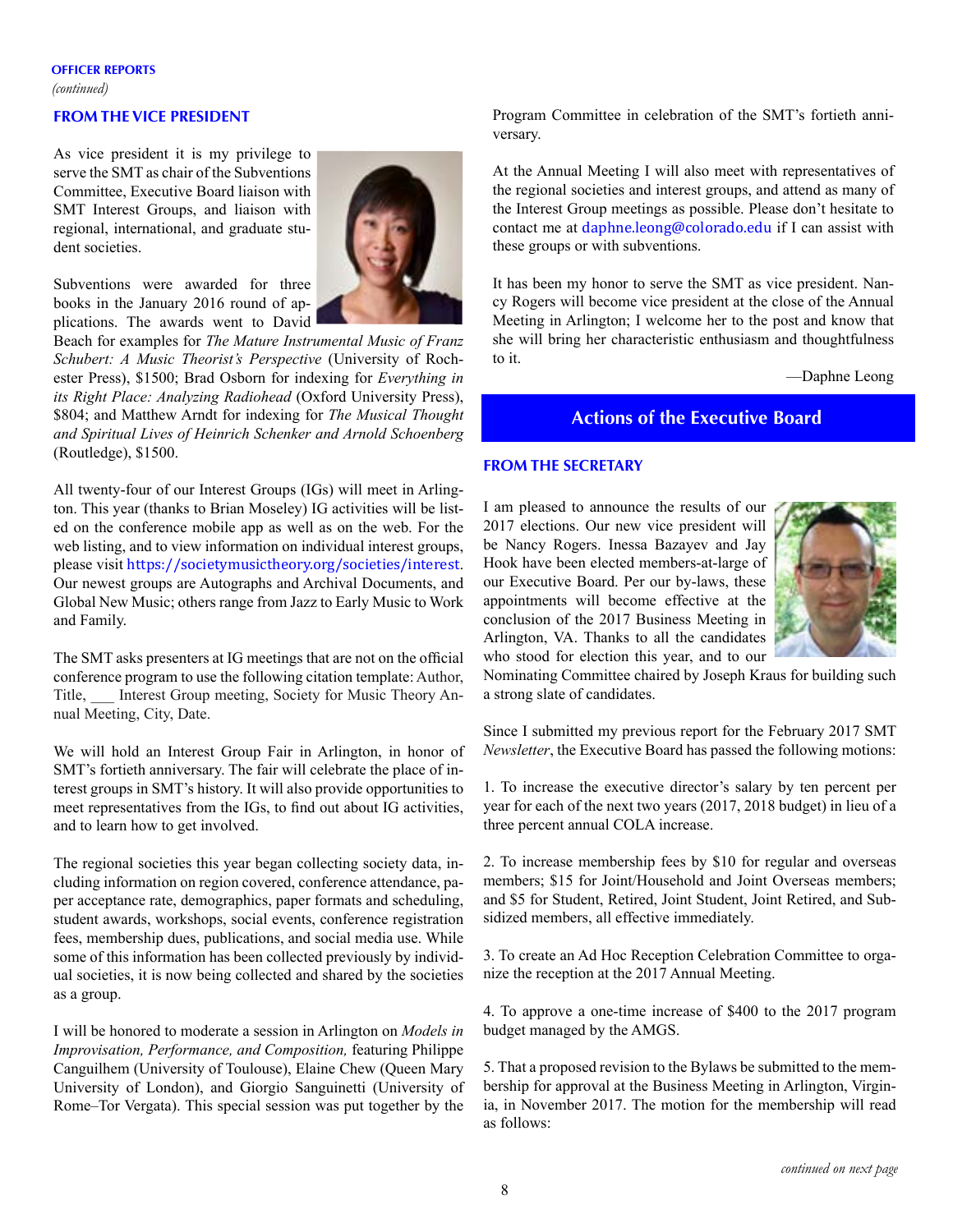To reviseArticle II, paragraph 2 of the SMT Bylaws as follows: (1) in sentence 3, insert "substantial" as the second word and replace "carrying on propaganda" with "lobbying"; (2) append a fifth and final sentence to the paragraph: "Our involvement will be limited to issues having direct impact on the Society's existence, its mission, its values, and the music professional activities of its members."

—Philip Stoecker

## **NOTICE OF MOTION TO REVISE ARTICLE II, PARAGRAPH 2 OF THE SMT BYLAWS**

In May, the SMT Executive Board voted to put an amendment to Article II of the SMT Bylaws up for a vote by the full membership at the Business Meeting in Arlington, Virginia, on November 4, 2017. The motion before the membership reads as follows:

**MOTION:** To revise Article II, paragraph 2 of the SMT Bylaws as follows: (1) in sentence 3, insert "substantial" as the second word and replace "carrying on propaganda" with "lobbying"; (2) append a fifth and final sentence to the paragraph: "Our involvement will be limited to issues having direct impact on the Society's existence, its mission, its values, and the music professional activities of its members."

The revised text for Article II, paragraph 2, in entirety would then read: "The activities of the Society shall not be pursued for profit to such an extent as to constitute a business. No part of the earnings of the Society shall be used to the benefit of any officer or employee of the Society or any other individual, except as reasonable compensation for goods or services required by the Society in pursuing its activities. No substantial part of the activities of the Society shall consist of lobbying or otherwise attempting to influence legislation. The Society shall not participate or intervene in any way in political campaigns on behalf of candidates for public office, nor shall any part of the earnings of the Society be used to the benefit of any organization that engages in such activities. Our involvement will be limited to issues having direct impact on the Society's existence, its mission, its values, and the music professional activities of its members."

**Rationale for the motion:** To clarify the relationship between Article II and legal requirements of section 501c3 of the IRS Code.

The process to amend the SMT Bylaws is defined in Article X of the Bylaws: "The Bylaws may be amended at any Business Meeting of the members of the Society by a two-thirds vote of the voting members present. Amendments to the Bylaws may be proposed by any group of five or more members of the Society. The Secretary shall circulate any proposed amendments to the members of the Society at least thirty days in advance of the meeting at which they are to be considered." This post constitutes thirty days' notice; the vote shall take place during the fortieth Annual Meeting in Arlington, Virginia, at the Business Meeting to be held on the afternoon of Saturday November 4, 2017.

# **Society for Music Theory 2017 Committees**

*(continued)*

## **Investment Committee**

William Caplin, chair Breighan Brown Boeskool Patrick Connolly

## **Archives Policy Committee**

Victoria Long, chair Sean Atkinson Nancy Rogers Philip Stoecker

## **Delegates and Liaisons**

Severine Neff, delegate to ACLS Matthew Arndt, representative to U.S. RILM Alan Dodson, liaison to New Grove Advisory Panel Jenine Brown, SMT statistician Daniel Shanahan, sustainability coordinator Andrew Davis, Liaison to NASM

# **Networking Ombuds Subcommittee**

Dora A. Hanninen, chair Sean Atkinson Brian Alegant

# **Annual Meeting Grants Subcommittee**

Jan Miyake, chair Robert Hatten Catherine Losada

*Links to SMT's committees are found at [http://societymusictheory.org/administration/](http://societymusictheory.org/administration/committees) [committees](http://societymusictheory.org/administration/committees)*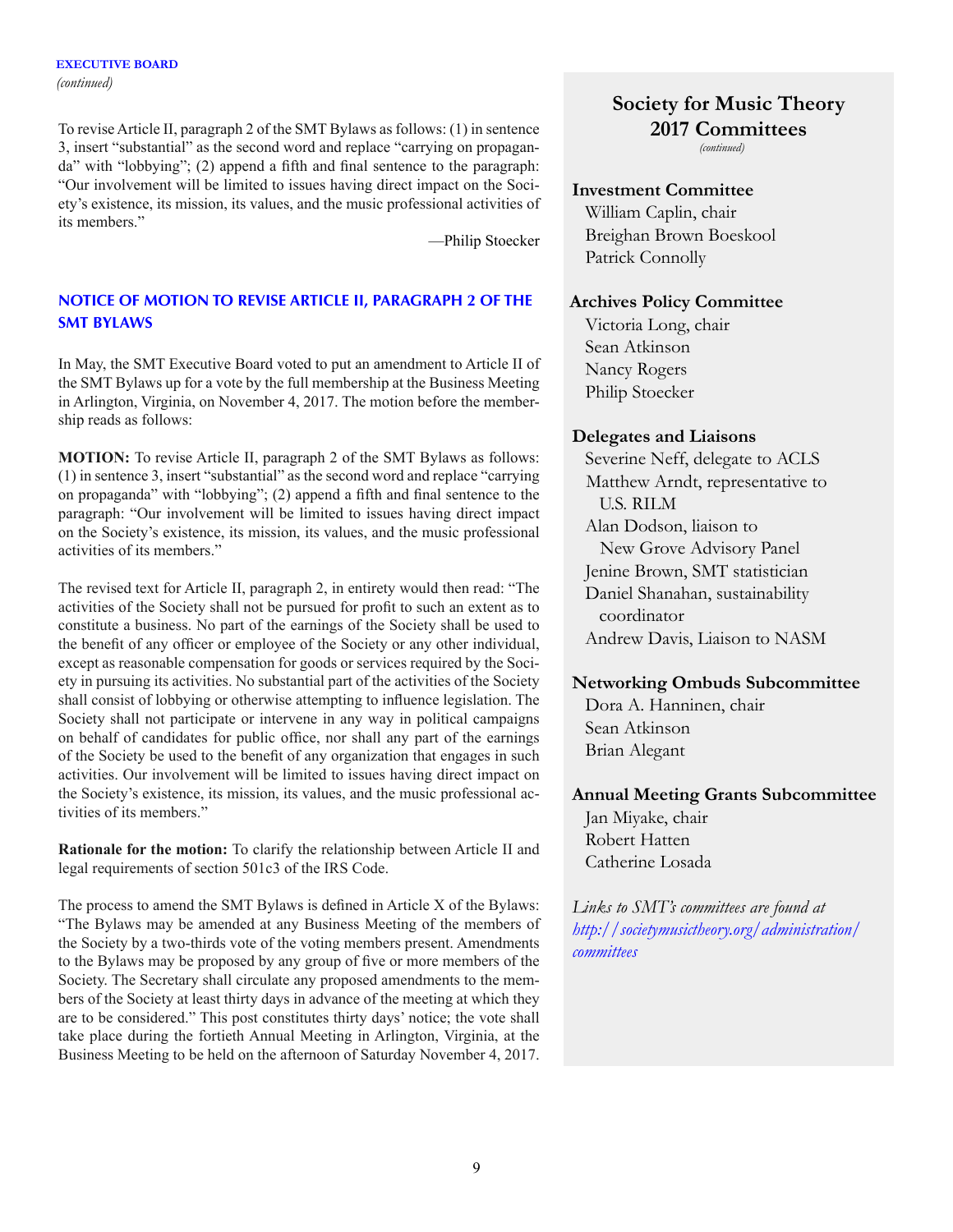# **Society for Music Theory Publications**

## **Music Theory Spectrum Editors and Editorial Assistants**

David Bernstein, editor Yayoi Uno Everett, associate editor Áine Heneghan, reviews editor Chris Douthitt, editorial and technical assistant Cora Palfy, editorial assistant

### **Editorial Board**

Fernando Benadon Stephen Blum Julie Hedges Brown Guy Capuzzo Elaine Chew Murray Dineen Sarah Fuller Joel Galand Rob Haskins Julie Pedneault-Deslauriers Larry Polansky Lynne Rogers Lauri Suurpää Laurie Stras Michael Tenzer Keith Waters Eric Wen Jon Wild

## **Music Theory Online Editors and Editorial Assistants**

Nicole Biamonte, editor Stephen Rodgers, associate editor Michael Callahan, reviews editor Joti Rockwell, reviews editor Brent Yorgason, managing editor

## **Editorial Board**

Arved Ashby Matt BaileyShea Mine Doğantan-Dack Christopher Doll Ben Givan Rachel Wells Hall Melissa Hoag Gretchen Horlacher

# **COMMITTEE REPORTS**

On behalf of the **Publications Committee**, I am delighted to announce the incoming editorial teams for the Society's three publications. Marianne Wheeldon (editor), Guy Capuzzo and Kyle Adams (associate editors) will lead *Music Theory Spectrum* for the term 2019–21; Jeffrey Perry (editor) and Jon Kochavi (associate editor) will lead *Music Theory Online* for the term 2018–19; and Poundie Burstein (editor), Seth Monahan (associate editor) will lead *SMT-V* for the term 2017–19. I would like to extend my deep appreciation for the editorial teams who are rotating off: David Bernstein and Yayoi Everett (*MTS*), Nicole Biamonte and Stephen Rodgers (*MTO*), and Scott Murphy, Bryn Hughes, and Anna Gawboy (*SMT-V*). Thank you for your dedication and expertise. —Brian Alegant

\* \* \* \* \*

Over the past half-year, the **Development Committee** has worked with the President to move the SMT-40 campaign to a new phase: seeking foundation grants.

SMT-40 has been the most successful fund-raising effort in the history of the Society, with about one in seven members contributing. To date, over \$75,000 has been received. These gifts were a factor in launching or enhancing several initiatives to support SMT members and the field of music theory, including Travel Grants to SMT Annual Meetings, Childcare Grants for Annual Meeting attendees, Graduate-Student and Peer-Learning Workshops, Research Subventions, and the new SMT-40 Dissertation Fellowship.

Building upon the support of Society members, the Development Committee looks forward to securing outside grants that will enlarge these programs and enable SMT to fulfill its mission even more successfully with other initiatives.

For more information, including a list of SMT-40 donors, log in to [societymu](http://societymusictheory.org)[sictheory.org](http://societymusictheory.org) and follow the "Donate" links.

—Joel Lester

\* \* \* \* \*

To mark not only the fortieth anniversary of SMT, but also the thirtieth anniversary of the **Committee on the Status of Women**, the committee is hosting its 2017 session on the music of renowned composer Chen Yi (University of Missouri-Kansas City). Performed and commissioned by musicians and ensembles, including Yehudi Menuhin, Evelyn Glennie, the Cleveland Orchestra, the BBC Symphony, and the Sächsische Staatskapelle Dresden, Dr. Chen's music "blends Chinese and Western traditions, transcending cultural and musical boundaries."

The session will feature first a workshop by Dr. Chen herself on her chamber work, *Happy Rain on a Spring Night*, for flute, clarinet, violin, cello, and piano, followed by a panel of three analytical presentations on various aspects of Chen Yi's music, by John Roeder (University of British Columbia), "Interactions of Folk Melody and Transformational (Dis)continuities in Chen Yi's *Ba Ban*"; Marianne Kielian-Gilbert (Indiana University), "Experiencing Chen Yi's Music / Alternate Lines of Connection, Aesthetic Practice, and Sexual Difference"; and Nancy Rao (Rutgers University), "'Shi' and Temporality: A Reading of Gestures in *Happy Rain on A Spring Night*."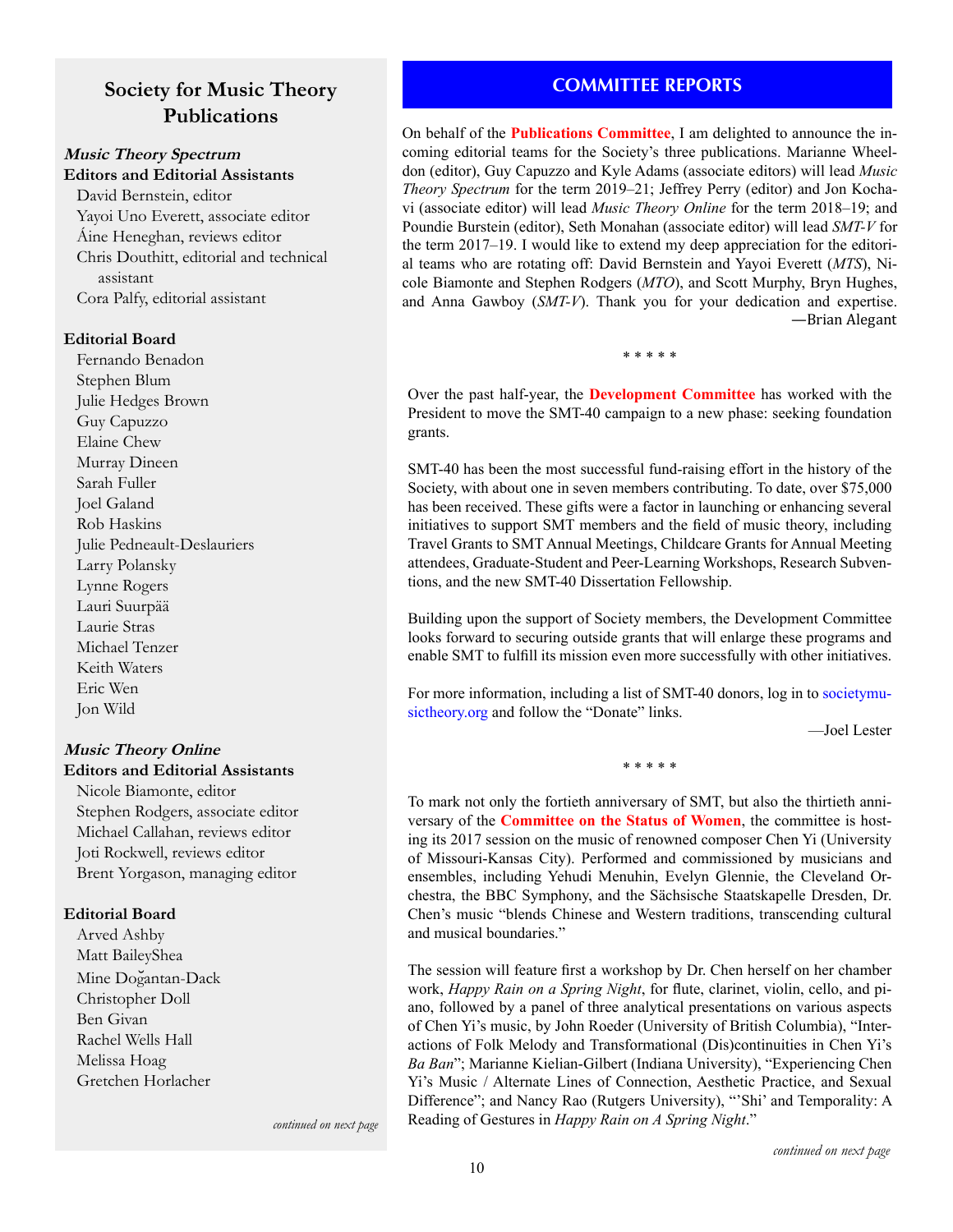*(continued)*

Planning has already begun for the 2018 session, a workshop dealing with recognition of implicit bias and how to counter it through, for example, affirmation of women and inclusivity in the classroom.

The Committee continues to offer the proposal- and article-mentoring programs, runs a Facebook page, a "Women in Music Theory" blog, and now a women in music theory directory. If you have ideas or submissions for the blog, please contact Carmel Raz at [carmel.raz@columbia.edu.](mailto:carmel.raz%40columbia.edu?subject=) If you use Facebook, consider joining our very active group, currently at 350 members: search for SMT Committee on the Status of Women. To participate in either the proposal-mentoring program or the article-mentoring program, please contact Sara Bakker at [sara.bakker@aggiemail.usu.edu](mailto:sara.bakker%40aggiemail.usu.edu?subject=). To add your name, affiliation, and research keywords to our growing women in music theory directory, go to the blog (https://womeninmusictheory.wordpress.com/) and click on the "Directory of WIMT" from the top menu.

If anyone has questions, suggestions, or concerns about any of the Committee's activities, please do not hesitate to contact me ( $\overline{\text{jennifer}}$ .bain $\omega$ dal.ca).

—Jennifer Bain

\* \* \* \* \*

To date, the **Annual Meeting Grants Subcommittee (AMGS)** has focused on clarifying International Travel Grants (description and guidelines for administration) and funding proposals in support of the 2017 SMT Annual Meeting. After requesting and receiving a budget increase of \$400 from the Executive Board, the AMGS provided a total of \$1900 of partial-to-full funding for three events: a panel on careers outside the professorate for music theory Ph.D.s, an Interest Group Fair, and the Committee on Diversity Luncheon.

After the August 1 deadline, we will continue our work by evaluating applications for Childcare and Independent/Unsupported/Undersupported Scholar Grants.

—Jan Miyake

The 2017–18 **SMT-40 Dissertation Fellowship Committee** consists of John Roeder, Chair, with Lee Blasius, Ellie Hisama, and Harald Krebs. The Dissertation Fellowship is established to recognize and foster excellent research in music theory by a rising scholar in the final stages of doctoral study. The first dissertation fellowship in the nearly forty-year history of the SMT, the \$3500 award is made possible by support from the SMT-40 campaign.

\* \* \* \* \*

Applicants must be current members of The Society for Music Theory who have completed all required coursework and examinations, and have received approval of the dissertation proposal, by the application deadline.

For fellowship guidelines and an application form, go to: [https://societymusictheory.org/](https://societymusictheory.org/grants/dissertation) [grants/dissertation.](https://societymusictheory.org/grants/dissertation) The deadline for applications is October 1, 2017.

We are delighted to present this opportunity for SMT members.

—John Roeder

The recipients of the travel grants and members of the **Committee on Diversity** will have lunch on Friday at the Annual Meeting at noon, location TBA. Former recipients of

\* \* \* \* \*

*continued on next page*

## **Music Theory Online Editorial Board (cont'd)**

Jocelyn Neal David Neumeyer Sam Ng Mitchell Ohriner William Renwick Chris Stover Sarah Weiss Jason Yust

### **SMT-V**

## **Editors and Editorial Assistants**

Scott Murphy, editor Anna Gawboy, associate editor Bryn Hughes, associate editor

#### **Editorial Board**

David Bashwiner Stephen Brown Karen Fournier Seth Monahan Steven Reale Janet Schmalfeldt Peter Schubert Elaine Sisman Daphne Tan Simon Zagorski-Thomas

#### **SMT Newsletter**

Brent Auerbach, editor Courtenay Harter, associate editor

The deadlines for submitting an application for a Subvention Grant are **January 15** and **July 15**.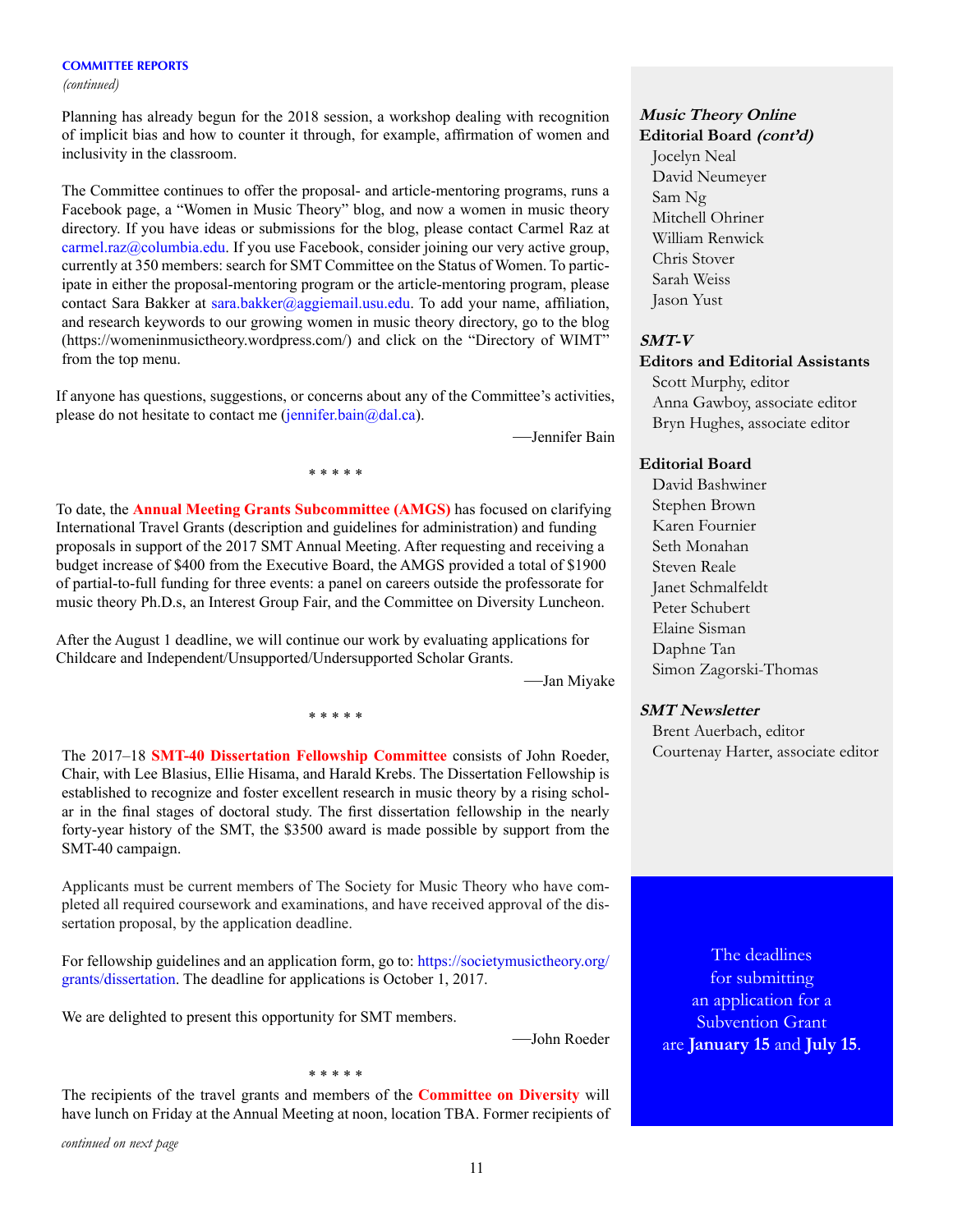*(continued)*

## **Renew Your SMT Membership!**

To receive future issues of *Spectrum*, make sure to renew your membership.

To do so, visit [http://societymusictheory.org/](http://societymusictheory.org/membership) [membership](http://societymusictheory.org/membership)

Dues are payable online through PayPal, or if you prefer, you may download a membership form in PDF format and mail your registration and payment by personal check or money order in U.S. funds.

Send membership renewals to:

Society for Music Theory c/o Department of Music University of Chicago 1010 E. 59th Street Chicago, IL 60637

Your membership dues help support the numerous services offered by SMT—including networking services—and give you the opportunity to contribute to the Society's well being. A complete listing ofmembership benefits may be found at<http://societymusictheory.org>.

*"Many students prefer the psychological security of situations that are obvious and explicit, although those with mental fertility usually relish the opportunity for probing deeper or more controversial matters."*

*—Michael R. Rogers*

a minority or international travel grant are also invited. If you are a former grant recipient and would like to attend, please send an e-mail to [djenkins@mozart.sc.edu](mailto:djenkins%40mozart.sc.edu?subject=) no later than Monday, October 16.

Minority and International Travel Grant applications to attend the 2017 Meeting are available at the SMT website<https://societymusictheory.org/grants/meetings>. This year's deadline, August 1, has passed. Students who are applying for the grant must also have a mentor send an e-mail supporting their application to Victoria Long at  $vlong@$ uchicago.edu by the deadline. Mentors, please encourage eligible students to apply.

—J. Daniel Jenkins

\* \* \* \* \*

The **Professional Development Committee (PDC)** will help welcome and orient SMT's newer attendees to the Annual Meeting in Arlington and will offer a variety of programs and services to benefit SMT members at every stage of their careers.

Our special session this year is titled, "Preparing Articles for Publication," and features Nicole Biamonte (McGill University), Richard Cohn (Yale University), Seth Monahan (Eastman School of Music, University of Rochester), and Daphne Tan (University of Toronto) as panelists. The three-hour timeslot will be divided into two half sessions. The first half session, "Converting a dissertation into articles," will explore the challenges of converting a dissertation into an article (or several articles), and proposes ways of effectively meeting those challenges. Anticipated topics include:

What are useful strategies for adapting the content of a dissertation within an article or collection of articles?

What are some pitfalls to be avoided?

To what extent should the author target the article for a particular journal?

How might one structure a dissertation in order to facilitate its eventual conversion into articles?

The second half session, "Preparing musical examples, graphics, and audio/visual materials for publication," will focus on the logistics of generating supplementary material for articles, and our panelists will suggest ways of maximizing the effectiveness of such materials.

If you are attending one of your first Annual Meetings and wish to be paired with a more experienced SMT member, please sign up for a Conference Guide on the registration form or contact Elizabeth Sayrs (sayrs  $\omega$ ). If you would like to serve as a guide, please indicate this on the registration form or e-mail Elizabeth.

Students (both graduate and undergraduate) are warmly invited to the annual Student Breakfast for food, juice, and coffee paid for by SMT and hosted by PDC members Caitlin Martinkus and Brenda Ravenscroft. The breakfast will be held from 7:30–9:00 a.m. on Friday, November 3. It is a great way to meet other students, develop that all-important professional network, and find out about student-run conferences, publications, and events.

The PDC will also offer a CV Review Session, in which senior members of the Society are available to review and critique CVs and cover letters one-on-one. Attendees at any career stage who wish to take advantage of this opportunity should bring at least five copies of both their current CV and a generic cover letter to the session. The CV Review Session is scheduled for 1–3 p.m. on Friday, November 3. Questions concerning this session should be addressed to Chris Segall ([segallcr@ucmail.uc.edu](mailto:segallcr%40ucmail.uc.edu?subject=)), session coordinator.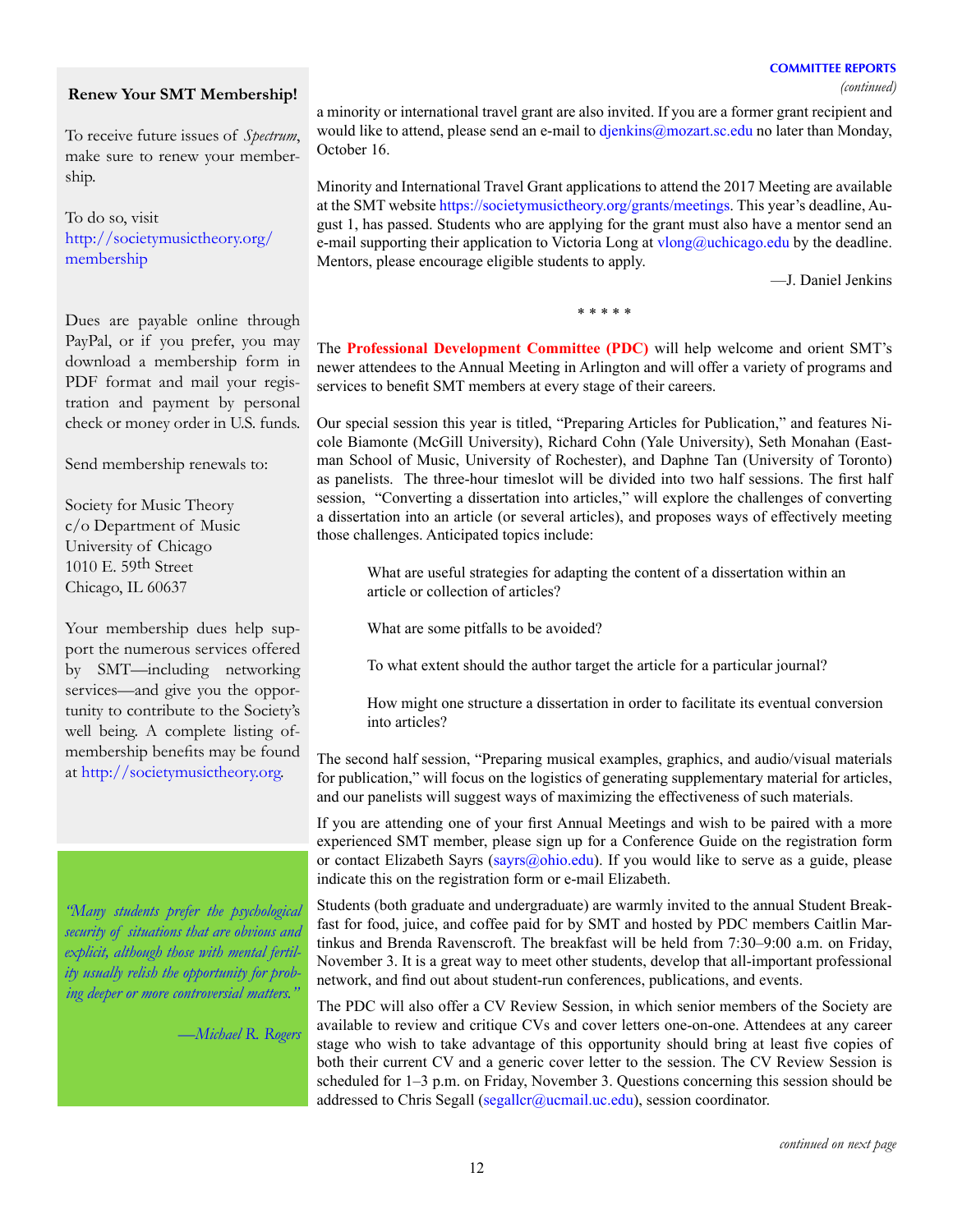*(continued)*

Throughout the year, the PDC maintains the "Society for Music Theory Graduate Students" page on Facebook, a site that facilitates discussions among students and first-year faculty. Administered by Caitlin Martinkus, our Facebook page may be accessed from the PDC's website at <http://societymusictheory.org/administration/committees/pdc>.

Finally, we continue to invite members of the Society to submit materials on any PDC related topic to be posted on our website. Please feel free to send contributions to me ([roger.](mailto:roger.graybill%40necmusic.edu?subject=)  $graybill@n$ ecmusic.edu) at any time. Please also take a moment to visit our website to peruse a number of valuable resources on article submission, conference presentation, and other PDC topics.

—Roger Graybill

\* \* \* \* \*

The **IT/Networking Committee** has been busy with multiple projects, some of which I will highlight below. The biggest project currently underway is the redesign of our website, <http://societymusictheory.org>. With the help of our intrepid web guru Jeremiah Goyette, the back-end components of the site are complete and we have made several inquires to website design companies about creating a dynamic front end of the site that will be easily viewable on desktops and mobile devices.

As many of you already know, elections for SMT board positions this year utilized rankedchoice voting. The system, which instead of asking the voter to choose a single candidate, allows the voter to rank his or her choices among all the candidates. I want to thank Brian Moseley, our webmaster, for helping make this possible on our website.

As we have done the past several years, we will once again be offering a mobile app for the conference in Arlington. Through the app, attendees will have a complete schedule of events, a searchable list of presenters, and links to supplemental material. Details for submitting your materials for inclusion in the app will be available in early October. The Meeting in Arlington also marks the fortieth anniversary of SMT. As part of a planned celebration at the Meeting, the IT/Networking committee will be soliciting remembrances on the website in mid-September.

As always, I want to remind the membership about the numerous electronic resources we provide. SMT Discuss (<https://discuss.societymusictheory.org>) provides an outlet to discuss music theory matters with the membership; SMT Announce ([http://lists.societ](http://lists.societymusictheory.org/listinfo.cgi/smt-announce-societymusictheory.org)[ymusictheory.org/listinfo.cgi/smt-announce-societymusictheory.org](http://lists.societymusictheory.org/listinfo.cgi/smt-announce-societymusictheory.org)) is our e-mail announcement listserv; and we are also on Facebook ([https://www.facebook.com/society](https://www.facebook.com/societymusictheory/)[musictheory/](https://www.facebook.com/societymusictheory/)) and Twitter ([https://twitter.com/SMT\\_musictheory](https://twitter.com/SMT_musictheory)). We also maintain a comprehensive list of upcoming events and calls for papers on the main SMT site ([https://](https://societymusictheory.org/events/upcoming)) [societymusictheory.org/events/upcoming\)](https://societymusictheory.org/events/upcoming)).

Finally, I'd like to thank all of the members of the committee who work tirelessly to keep our online resources functioning and up-to-date. This includes our technical expert, Jeremiah Goyette; our webmaster, Brian Moseley; our associate webmaster, Michael McClimon; our list moderator, Bob Kosovosky; our SMT Discuss moderator Brent Yorgason; and our committee members at large, Tahirih Motazedian, Benjamin Wadsworth, Crystal Peebles, Joshua Albrecht, and Robert Wason. The committee is always open to new ideas and suggestions. If you have any thoughts or concerns, please let us know.

\* \* \* \* \*

—Sean Atkinson



### **DONATE TO SMT-40!**

Donations to SMT-40 are being targeted toward increased accessibility, diversity, and outreach to students and scholars, especially in these areas:

•New granting programs supporting research in music theory

•Expansion of travel grants to the Annual Meeting

•Child care grants for the Annual Meeting

•Expanded workshop programs

•Assisting with costs associated with live streaming of SMT sessions

Please join over one hundred of your SMT colleagues and make a gift or pledge to SMT-40. The Society for Music Theory is a  $501(c)3$  nonprofit organization. Contributions are taxdeductible to the fullest extent of the law. For more information or to make a donation, visit [http://](http://societymusictheory.org/smtdonations) [societymusictheory.org/smtdonations.](http://societymusictheory.org/smtdonations)

Thanks for your donation!

*The Society for Music Theory is grateful to the University of Chicago Department of Music for providing office space and services.*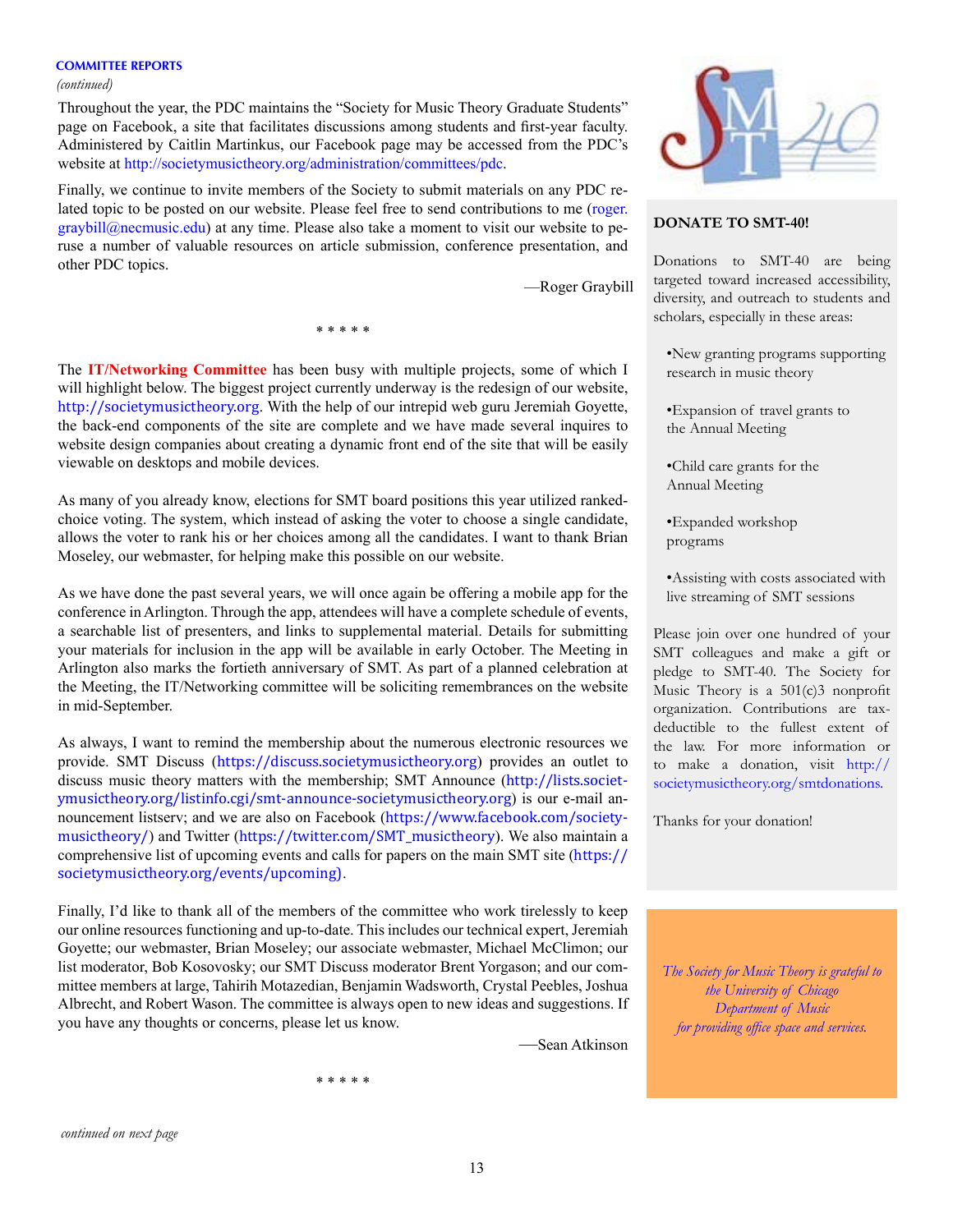*(continued)*

The **Committee on Workshop Programs** will sponsor graduate workshops by Marion Guck ("Music-Listener Intersubjectivity") and Frank Samarotto ("The Craft of Musical Analysis") at the Annual Meeting in Arlington, VA. Workshop descriptions and application information are available on SMT's GSWP page.

The committee will also sponsor workshops through the Peer Learning Program, this year featuring Judith Lochhead ("Music Analysis: What can it Do?") and Robert Morris ("Pitch Structure in Indian Classical Music.") Workshop descriptions and application information are available on SMT's PLP page.

For more information on these programs, please contact the chair of the Committee on Workshop Programs at [awmead@indiana.](mailto:awmead%40indiana.edu?subject=) [edu](mailto:awmead%40indiana.edu?subject=).

The deadline for these workshops has passed. SMT members interested in future workshops are advised that the application deadline is July 1.

We're looking forward to seeing many of you in Arlington. —Andrew Mead

\* \* \* \* \*

The **Accessibility Committee's** mission is to ensure that the Society's activities, publications, and Annual Meetings, are equally accessible to all our members. The committee works with SMT leadership and with other appropriate committees to ensure opportunities for equitable participation through coordinated advanced planning, and by offering reasonable accommodation as needed. We encourage anyone with conference accessibility concerns or suggestions to contact the committee in advance of our Arlington meeting next year. Addressing possible accessibility problems in advance of the meeting has been an effective method for ensuring equitable participation for each of our attendees. If you personally have experienced or observed barriers to participation in any SMT activity due to disability of any kind, please do not hesitate to contact me, or any member of our committee.

The Accessibility Committee is pleased to announce that it will once again coordinate a live stream of a limited number of paper sessions at the Arlington Meeting. Details of how to access that live feed will be announced just prior to the meeting. The Society's accessibility guidelines ([https://societymusictheory.org/](https://societymusictheory.org/administration/accessibility) [administration/accessibility\)](https://societymusictheory.org/administration/accessibility) continue to be revisited, and news of any changes will be announced as they occur.

—Bruce Quaglia



## **NEWS FROM INTEREST GROUPS**

The **Performance and Analysis Interest Group (PAIG)** elected Andy Friedman for a four-year term as co-chair, to conclude in 2020. Edward Klorman will continue to serve as co-chair through 2018. PAIG wishes to thank outgoing co-chair Daniel Barolsky for his many years of service to the group.

New contributions to our blog ([https://smtpaig.wordpress.](https://smtpaig.wordpress.com/) [com](https://smtpaig.wordpress.com/)) have appeared monthly. Postings have included including "spin-off" pieces from new books and recent conference presentations as well as standalone "think pieces" on a variety of topics in analysis and performance. We invite you to visit the blog and share your comments. Also, if you have an idea for a contribution, please contact submissions manager Nathan Pell ([npell@](mailto:npell@gradcenter.cuny.edu) [gradcenter.cuny.edu](mailto:npell@gradcenter.cuny.edu)). We especially encourage comments and contributions from performers or co-authored by theorists and performers.

We are also launching a new feature on our site that lists brief profiles of scholars active in research on analysis and performance. Profiles include a scholar's name, contact information, list of interests, and website. The purpose of this feature is to foster community and collaboration among scholars working in this area. To add your information to this site, please visit [https://](https://smtpaig.wordpress.com/directory) [smtpaig.wordpress.com/directory](https://smtpaig.wordpress.com/directory) for details.

Our 2017 meeting in Arlington will include short position papers chosen through a blind review process (currently underway at the time of this writing). Full details will be announced shortly.

—Andy Friedman and Edward Klorman

\* \* \* \* \*

The **Scholars for Social Responsibility Interest Group** has planned a panel on activism for the upcoming meeting in Arlington and recently elected Abigail Shupe as chair. The business meeting time in Arlington will be dedicated to the panel, featuring Michael Buchler, Molly Murdock, Daniel Jenkins, Clare Eng, and Stephen Lett, who will discuss a broad range of activist activities with the hope of inspiring others to become involved in causes that benefit their communities. In this context, activism may mean diversifying classroom examples, supporting groups for marginalized populations on local campuses, or creating outreach groups for public music theory. The group plans to continue its previous role of assisting the local arrangements coordinators with suggestions for ethical food, local travel, and entertainment.

If you are interested in discussing intersections between social justice, music theory, and pedagogy; exploring issues of importance to local, regional, and national communities; sharing ideas and inspiration with fellow music theorists; or simply engaging with the wider world, please consider joining us. We welcome projects and ideas, large and small, that align with our mission and offer a network of supportive colleagues. Search for us on Google+ ("SMT Scholars for Social Responsibility"), join our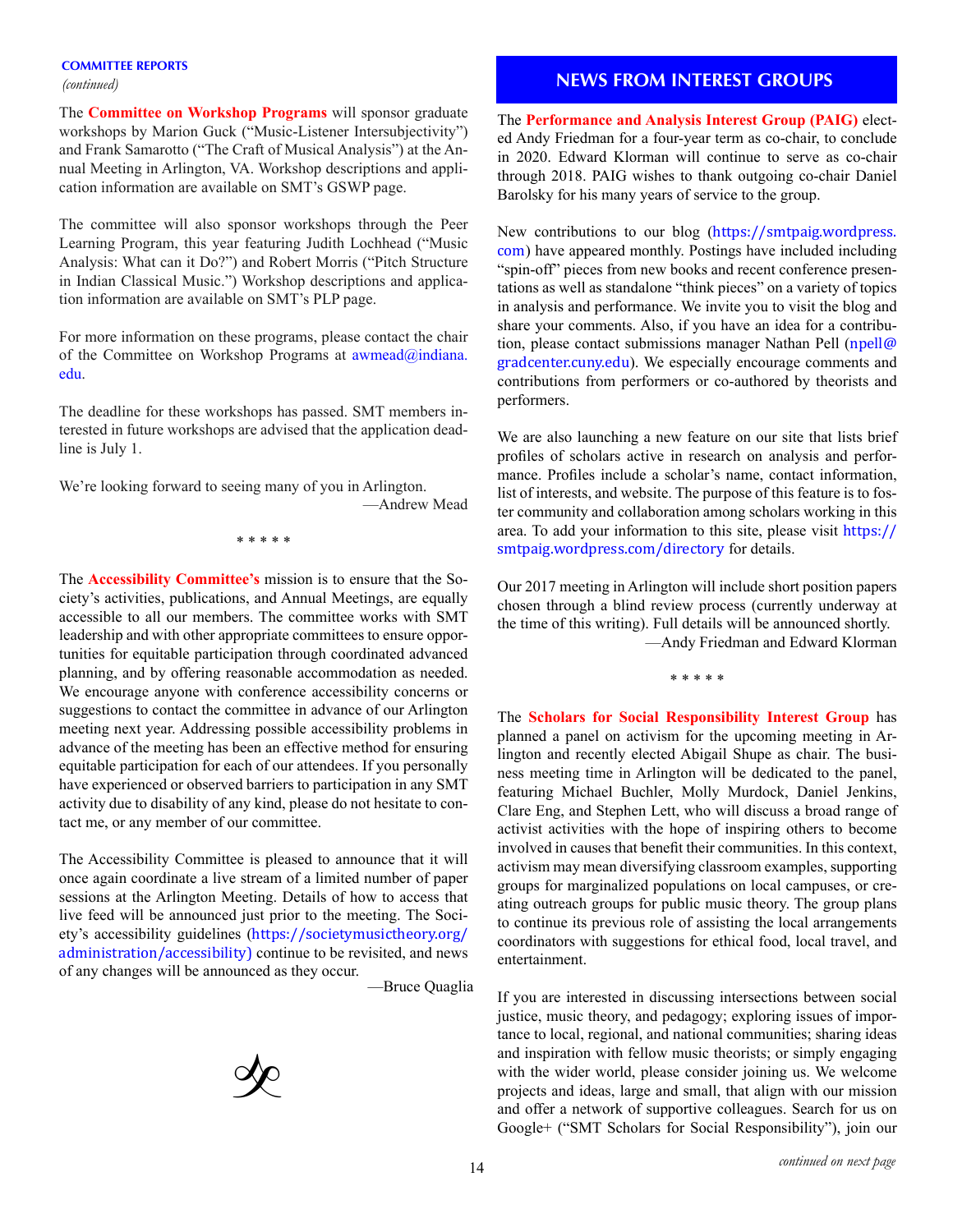*(continued)*

[mailing list](http://lists.societymusictheory.org/listinfo.cgi/socialrespons-societymusictheory.org), or contact Abigail Shupe (abigail.shupe $@$ colostate. [edu\)](mailto:abigail.shupe%40colostate.edu?subject=) to be added to the group.

—Abigail Shupe

\* \* \* \* \*

The **Early Music Analysis Interest Group** is delighted to sponsor a special session at the SMT Annual Meeting in Arlington. Our three-hour session, "Notation and Performance: Influence, Intersection, and Interpretation," will feature several short papers as well as a panel of respondents. Our speakers are a diverse mix of theorists, musicologists, and performance practice specialists, including Solomon Guhl-Miller, Heather Holmquest, Carolann Buff, Adam Knight Gilbert, and Megan Long, with Karen Cook, Loren Ludwig, and Valerie Horst as respondents. As always, our session will include some live performance of musical examples, as well as audience participation! We seek to foster dialogue between theorists, musicologists, performers, and pedagogues (with an awareness that many of us fall into several of these categories). The featured papers span over three hundred years and address such diverse topics as modal rhythm, *musica ficta*, solmization, repeat sign notation, and the historiography of the *ars subilitor* and *ars magis subiliter*. Our respondents will then moderate a conversation about the historical, theoretical, performance, and pedagogical implications of the papers.

Our interest group meeting will begin with a series of informal "research notes" to allow interested scholars to share work in progress. We will post a call for research notes in the early fall; however, if you are interested, feel free to contact Megan Long for more information. We will also use our meeting time to plan future events, including a second Early Music Analysis conference in early summer 2018. All are welcome at both the special session and the interest group meeting.

The SMT Early Music Analysis Interest Group has a diverse membership comprised of music theorists, musicologists, performers, and historical performance specialists at all career stages. In an effort to facilitate communication, the interest group has created a Facebook page; if you're interested, you can join us at <https://www.facebook.com/groups/306217579771591/>. We also communicate via our mailing list; if you would like to subscribe, visit [https://lists.usu.edu/wws/info/earlymu](https://lists.usu.edu/wws/info/earlymusicsmt)[sicsmt](https://lists.usu.edu/wws/info/earlymusicsmt) or contact Megan Long ([megan.long@oberlin.edu](mailto:megan.long@oberlin.edu)) for more information.

—Megan Long

\* \* \* \* \*

The **Queer Resource Interest Group**, in conjunction with the corresponding LGBTQ Study Group of the American Musicological Society and Gender and Sexualities Task Force of the Society for Ethnomusicology, sponsored the "Race-ing Queer Music Scholarship" symposium at the 2016 Meeting in Van-

*continued on next page*

couver. The multi-session symposium included a session hosted by QRG, with papers by Kyle Kaplan ("Peter de Rome's Soundtracks and the Politics of Interracial Desire"), Mitchell Morris ("The Blacks, The Jews, and the Gays: Bette Midler's Third-Order Vaudeville"), and Stephan Pennington ("Willmer Broadnax, Mid-Century Gospel, and Black Trans/masculinities").

Our 2017 meeting in Arlington will celebrate the work of Fred Maus in queer music theory: ideas and suggestions regarding the format are welcomed. The meeting this year will also include discussion on the election of a new chair and bylaws. As always, students and faculty interested in the activities of the Queer Resource Group, including our mentorship program, can write to Gavin Lee at [lee\\_shin\\_kang@hotmail.com.](mailto:lee_shin_kang%40hotmail.com?subject=)

—Gavin Lee

\* \* \* \* \*

The **Russian Music Theory Interest Group** brings together two groups of researchers: those interested in analyzing Russian music, and those familiar with Russian-language scholarship. Our annual meeting in November will feature four fifteen-minute presentations. We welcome proposals on the following topics:

- -Analysis of Russian music (not necessarily invoking Russian-language theory)
- -Russian-language theory (not necessarily pertaining to Russian music)

Proposals from both existing members and non-members are welcome. Please submit a 250-word abstract (without supplemental materials) to [segallcr@ucmail.uc.edu](mailto:segallcr%40ucmail.uc.edu?subject=) by Monday, August 14. Decisions will be announced by September 1.

For more information on the group's activities or to join our e-mail list, please contact Chris Segall at the address listed above. —Chris Segall

\* \* \* \* \*

The **Autographs and Archival Documents Interest Group** (inaugurated at the 2016 Annual Meeting of the Society for Music Theory in Vancouver), will be presenting six lightning talks on "light bulb moments" at the Annual Meeting in Arlington, Virginia. Presenters are: Richard Beaudoin, Áine Heneghan, Patricia Hall, Catherine Losada, Joshua DeVries and Laura Emmery.

Our newly established web page can be found at ([https://societ](https://societymusictheory.org/administration/committees/autographs_and_archives)[ymusictheory.org/administration/committees/autographs\\_and\\_](https://societymusictheory.org/administration/committees/autographs_and_archives) [archives\)](https://societymusictheory.org/administration/committees/autographs_and_archives), and our Facebook page at [https://www.facebook.](https://www.facebook.com/groups/324496747965910/) [com/groups/324496747965910/.](https://www.facebook.com/groups/324496747965910/)

—Patricia Hall

\* \* \* \* \*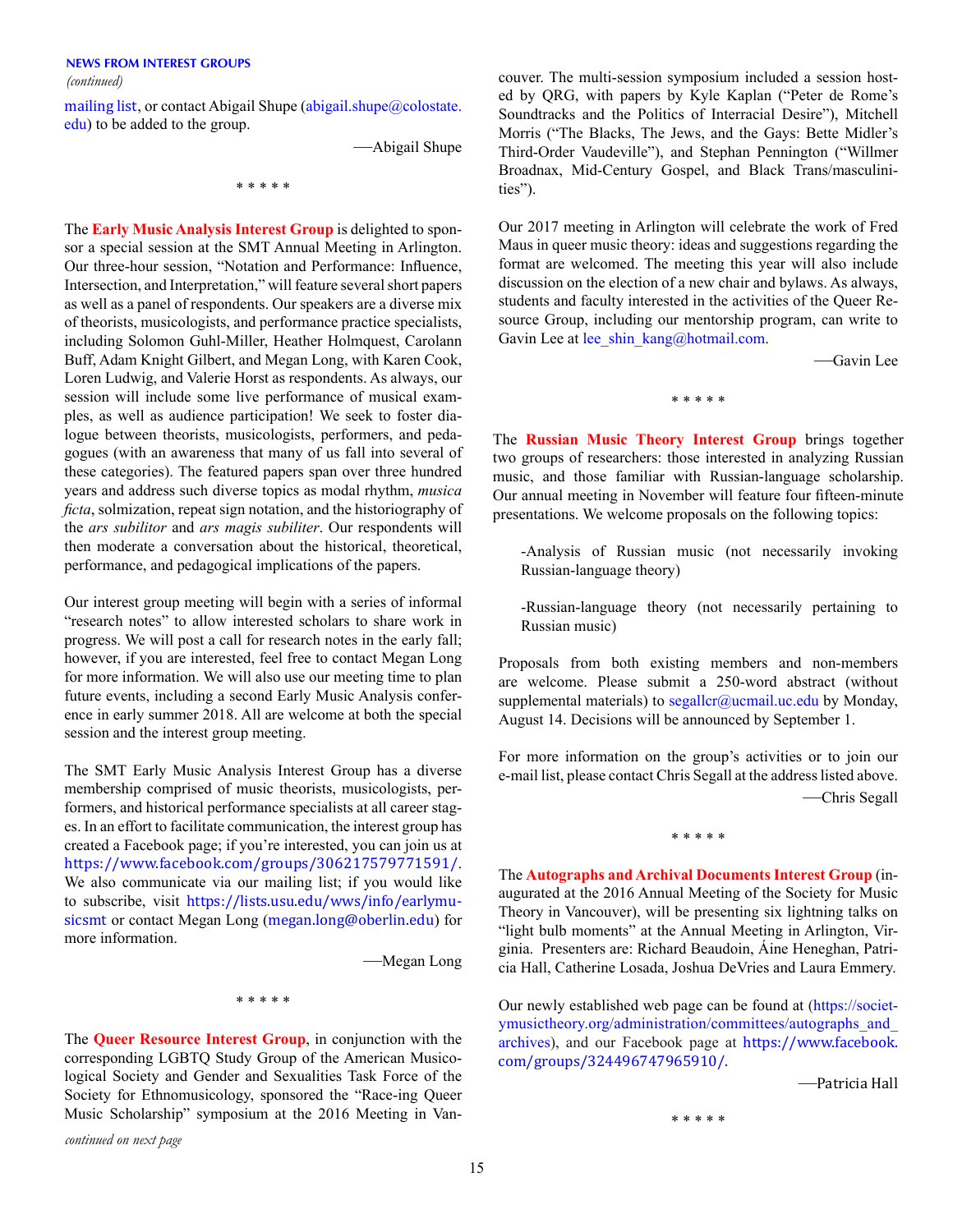At last year's joint Meeting of the AMS and SMT, the **Psychoanalysis Interest Group** hosted Michael Klein in a discussion of his book, *Music and the Crises of the Modern Subject*. At this year's SMT Meeting in Arlington we are sponsoring a special session called, "What Does Music Theory Want: The Ethics of Musical Hermeneutics," featuring papers by James Currie, Daniel Villegas, David Schwarz, Joanna Demers, Clara Latham, and Dylan Principi, with a response by Seth Brodsky.

—Clara Latham

\* \* \* \* \*

The **Disability and Music Interest Group** is pleased to announce the election of our new co-chair, Anabel Maler, following the Fall 2016 Meeting in Vancouver. This was our first online election and we had excellent participation. Anabel has already begun her term, and will take over as sole chair of the group at the end of the calendar year.

The SMT Disability Studies IG will once again hold a short lunch meeting (details TBA) in Arlington. In addition to a brief discussion of group business, we also intend to hold a short session focused on the intersections between Sound Studies and Disability Studies that inform our work as theorists. Please stay tuned for upcoming announcements regarding the details of that discussion and meeting.

The group is in the process of revitalizing our mentoring program, which offers confidential discussion of disability issues in teaching and professional life. SMT members who would like to be assigned a mentor, or who would like to serve as a mentor to others, should contact Anabel Maler ([amaler@uchicago.edu](mailto:amaler@uchicago.edu) ) to be added to our list.

On our website, one finds guest blog posts, instructions to join the DISMUS-L e-mail listserv, and a link to our Facebook group: <http://musicdisabilitystudies.wordpress.com>. Important and ongoing projects include a "support network" to help SMT/ AMS members encountering disability: [http://musicdisabili](http://musicdisabilitystudies.wordpress.com/support-networks/)[tystudies.wordpress.com/support-networks/](http://musicdisabilitystudies.wordpress.com/support-networks/) and a database, "Musical Representations of Disability," which chronicles musical works that thematize disability: [http://musicdisability](http://musicdisabilitystudies.wordpress.com/musical-representations-of-disability/)[studies.wordpress.com/musical-representations-of-disabili](http://musicdisabilitystudies.wordpress.com/musical-representations-of-disability/)[ty/](http://musicdisabilitystudies.wordpress.com/musical-representations-of-disability/).

—Bruce Quaglia and Anabel Maler

\* \* \* \* \*

The newly formed **Global New Music Interest Group** will have its inaugural meeting in Arlington in November 2017, featuring lightning talks on a diverse group of composers from around the world, including Jo Kondo (Japan), Akemi Naito (Japan), John Sharpley (USA/Singapore), Toru Takemitsu (Japan), Helena Tulve (Estonia), Isang Yun (South Korea/Germany), and composers influenced by the music of Antarctica. Our group presents a platform for learning, collaboration, scholarship, and support for the new music (avant-garde, experimental, post/modernist, contemporary classical, and/or concert etc. etc. music) of composers who reside or originate from outside of Euro-America.

—Gavin Lee

\* \* \* \* \*

The **Pedagogy Interest Group** will host a paper and discussion session led by Richard Cohn and other fellow collaborators on the topic of meter pedagogy at the SMT 2017 Conference in Arlington. In preparation for this session, attendees may wish to read his recent article, "Why We Don't Teach Meter, and Why We Should," published in Vol. 29 of the *Journal of Music Theory Pedagogy* (2015).

As always, we invite you to visit out website ([https://societ](https://societymusictheory.org/societies/interest/pedagogy)[ymusictheory.org/societies/interest/pedagogy](https://societymusictheory.org/societies/interest/pedagogy)), and our e-mail listserv ([http://lists.societymusictheory.org/listinfo.](http://lists.societymusictheory.org/listinfo.cgi/pedagogy-societymusictheory.org) [cgi/pedagogy-societymusictheory.org](http://lists.societymusictheory.org/listinfo.cgi/pedagogy-societymusictheory.org)) to engage with the group. Feel free to start/join pedagogy-related discussions on Twitter (#mtped) or by using the e-mail list.

Suggestions about and inquiries into the group's happenings are most welcome and can be sent to the chair, Jeff Lovell, at [lovell@lvc.edu](mailto:lovell@lvc.edu).

\* \* \* \* \*

—Jeffrey Lovell

The upcoming **Popular Music Interest Group (PMIG)** meeting in Arlington will feature short repertoire presentations from scholars studying a niche or underrepresented genre of popular music, with the aim of educating the PMIG about an artist or artists from that particular genre. Further details (including a forthcoming list of presenters) will be available on the PMIG website ([https://societymusictheory.org/societies/interest/popu](https://societymusictheory.org/societies/interest/popularmusic)[larmusic](https://societymusictheory.org/societies/interest/popularmusic)). I encourage anyone planning to attend the upcoming session to spend some time listening to the chosen artists beforehand in order to more actively participate in the session discussions.

Prior to our meeting in Arlington, I will be soliciting nominations for the two Popular Music Interest Group publication awards, one each given to a junior and senior scholar for an outstanding publication in analysis or theory of popular music. PMIG members may nominate their own work or submit a nomination on behalf of another author's article, essay, or book published within two years of the application deadline. An official call for nominations will be sent out in September; more information, and a list of past winners, can be found on our website.

We are continually seeking contributions to the editable sections of the [PMIG wiki site](http://pmig.wikispaces.com/), particularly the [searchable bibliography](http://pmig.wikispaces.com/PMIG+Bibliography), [examples database](http://pmig.wikispaces.com/Examples+Database), and the curated list of [popular music syllabi](http://pmig.wikispaces.com/Popular+Music+Syllabi), which have been generously shared by members of the PMIG.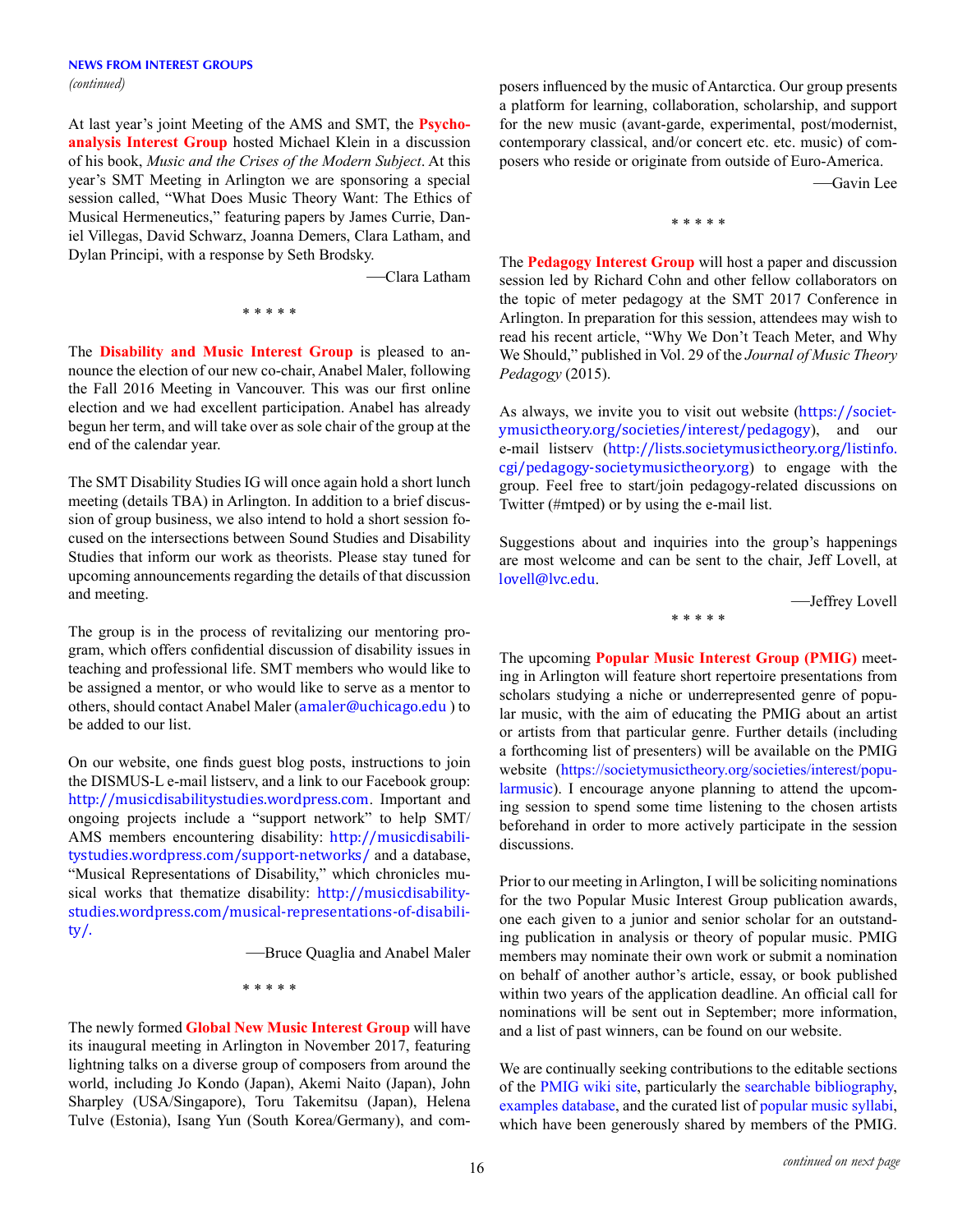# **NEWS FROM INTEREST GROUPS**

We encourage all members to participate in maintaining these web pages and especially invite those willing to share syllabi to upload pdfs directly to the syllabi. Many thanks to our current webmaster [Cora Palfy](mailto:cpalfy2173@gmail.com) for her work in maintaining the site.

The upcoming SMT meeting will be my last as chair of the PMIG; it has been my pleasure to serve the interest group for the past two years. We will have an informal call for nominations for the 2018–2019 chair at the SMT Meeting, followed by a formal call via e-mail following the conference. Please keep an eye out for these if you are interested in the position or have someone in mind that you would like to nominate. I look forward to seeing you all in Arlington!

—Nancy Murphy

\* \* \* \* \*

Once again this year, an increasing number of members of the **Film and Multimedia Interest Group (FMIG)** presented papers at the annual Music and the Moving Image (MaMI) conference, held in New York from May 26–28. This is the world's largest conference devoted to film and multimedia and it attracts scholars from across the globe. This past January brought the fourth annual North American Conference on Video Game Music, this year hosted at the University of Texas at Austin with twenty presentations given over a two-day span.

At the SMT conference this fall in Arlington, VA, FMIG will once again host a series of lightning talks, with the deadline for submissions being August 15, 2017. We believe that retaining this format is especially important in light of the increasing competition for spots on the larger SMT program and the greater inclusivity we can provide to those interested in our subfield. Lastly, as our two-year term draws near an end, we plan to hold elections for the positions of chair and vice-chair of FMIG. Both the CFP and information on the elections will be distributed during the summer months. We hope to see you in Arlington.

—Mark Richards

The **Music Cognition Interest Group** promotes the study and scholarship of music cognition and its implications for music theory and analysis. Since 1986, the group has planned and presented several special sessions and poster sessions at Annual Meetings of the SMT. We also maintain an e-list to discuss topics of interest, and coordinate presentations and research activities.

\* \* \* \* \*

For our Annual Meeting in Virginia, we will be having a structured discussion (with moderator) on relating music theory and music cognition. For more information on either the Annual Meeting at the conference or the event before, please e-mail me at [jbourne@bates.edu](mailto:jbourne@bates.edu).

\* \* \* \* \*

—Janet Bourne

*(continued)* At the SMT Meeting in Arlington, the **Work and Family Interest Group (WorkFam)** will present data gleaned from the Leave Survey conducted between Fall 2016 and Spring 2017. WorkFam will also organize a series of brief discussions on diverse work-family topics. Each discussion would begin with a ten-minute presentation, which would then be followed by a ten- to fifteen-minute Q-and-A or discussion. This new format would not only diversify the work-family dialogue at the annual meeting, but would also allow us to address topics that might be considered marginal because they affect only a small number of people at any one time. If you would like to give a presentation on a particular topic, or if you know someone who would be a good speaker on a topic, please write to Clare Eng ([clare.eng@](mailto:clare.eng@belmont.edu) [belmont.edu](mailto:clare.eng@belmont.edu)).

> As you make travel plans to Arlington, please remember that you can apply for a grant to offset childcare expenses incurred during the conference. Childcare grants do not require the presence of the child or caregiver at the conference, so they are open not only to SMT members who travel with children, but also to fathers and mothers whose partner at home would need childcare assistance while they are away. The application deadline is 5 p.m. EST on Tuesday, August 1. Visit the [grant webpage](https://societymusictheory.org/grants/childcare) to apply, and e-mail Vicky Long with any questions.

> If you have a work-family issue that you wish to see discussed or addressed, you are always welcome to write to Clare Eng ([clare.eng@belmont.edu](mailto:clare.eng@belmont.edu)). To join WorkFam, please go to our Google Groups page [\(http://groups.google.com/group/](http://groups.google.com/group/smtworkfam?hl=en) [smtworkfam?hl=en](http://groups.google.com/group/smtworkfam?hl=en)).

> > —Clare Eng

\* \* \* \* \*

The **History of Theory Interest Group** and the newly official AMS History of Theory Study Group are delighted to announce that we will host a pre-AMS mini-conference on November 8–9, 2017, at the Eastman School of Music (Rochester, NY). The conference, on the broad theme "Instruments of Music Theory," will feature keynote speakers Alexander Rehding (Harvard University), Gabriela Currie (University of Minnesota), and David Catalunya (University of Würzburg), as well as a concert by David Catalunya on a newly reconstructed clavisimbalum (with music from the Faenza Codex and other recently discovered manuscript fragments). The conference will feature papers on music theory and "instrumentality" from a broad range of historical, geographical, and methodological perspectives. Further details are available at [https://historyofmusictheory.wordpress.](https://historyofmusictheory.wordpress.com/) [com.](https://historyofmusictheory.wordpress.com/)

—Carmel Raz

\* \* \* \* \*

The **Music Informatics Group** (MIG) is a forum for music theorists who are interested in using technology to investigate mu-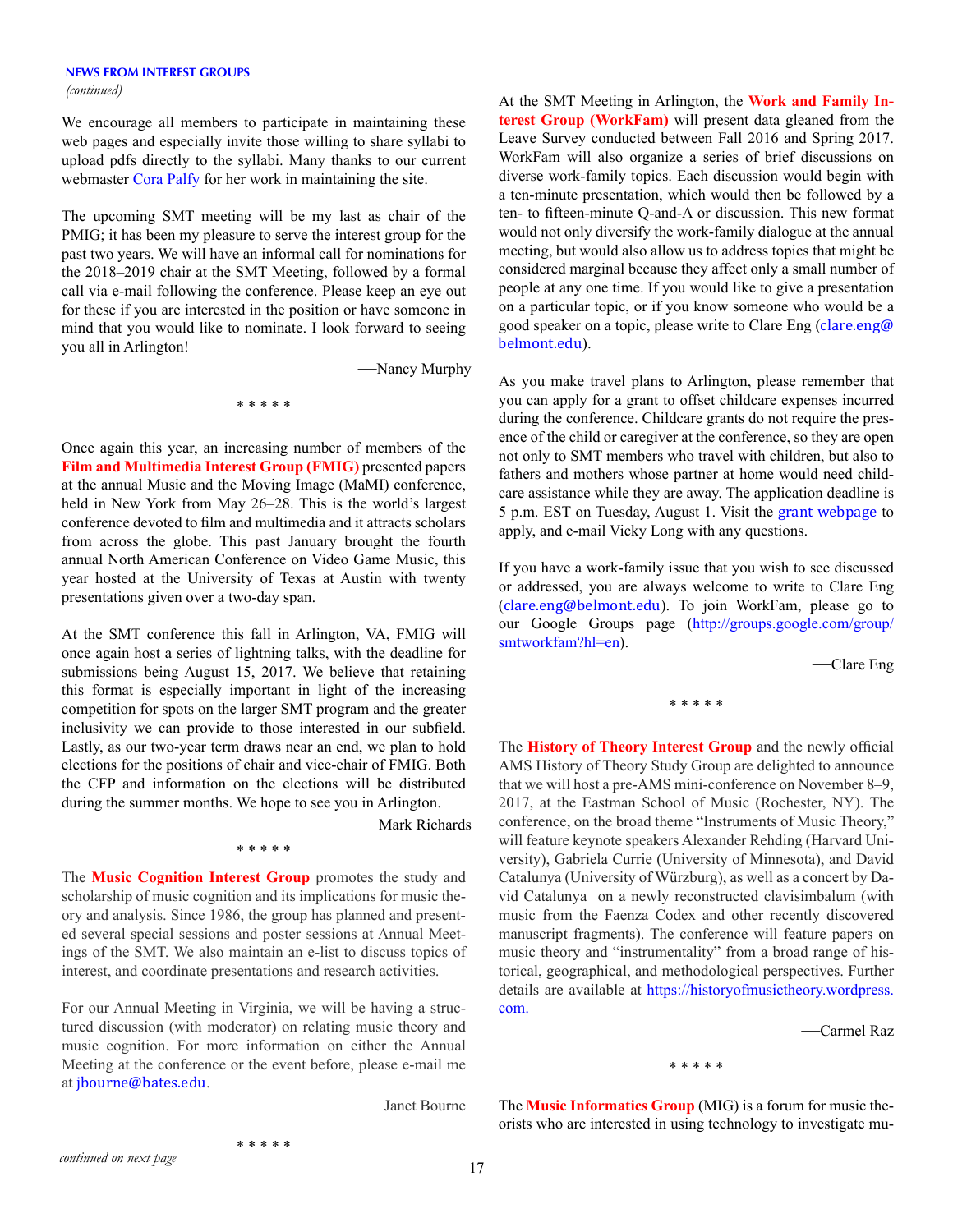#### **NEWS FROM INTEREST GROUPS**

*(continued)*

sical questions. Topics of interest include, but are not limited to: corpus studies, computational modeling, software tools for theory and analysis, music representations, visualization techniques, optical music recognition, digital libraries, search and retrieval techniques, and electronic publishing. Our website [\(https://sites.](https://sites.google.com/site/smtmig/) [google.com/site/smtmig/\)](https://sites.google.com/site/smtmig/) includes links to major music informatics-related projects, organizations, and research centers, as well as information on how to subscribe to our mailing list ([https://](https://iulist.indiana.edu/sympa/info/smtmig-l) [iulist.indiana.edu/sympa/info/smtmig-l](https://iulist.indiana.edu/sympa/info/smtmig-l)). We appreciate any suggestions on additional links we can add to our website.

The 2017 Annual Meeting will include short presentations on different projects, as well as a discussion on various machine learning techniques and how they might be applied to music-theoretical and musicological questions. More details will be forthcoming, and all questions can be directed to Daniel Shanahan.

—Daniel Shanahan

\* \* \* \* \*

Last year, the Post-1945 **Music Analysis Interest Group's** annual meeting (2016, Vancouver) featured three papers on music of the Pacific (James Tenney, Isang Yun and Hildegard Westerkamp) and a brief discussion of Jeffrey Perry's (2005) *MTS* article on John Cage's *Sonatas and Interludes for Prepared Piano.*

Our next meeting (2017 Arlington) will consist of an analysis workshop on Lutoslawski's *Venetian Games* and *Symphony No. 3*, exploring different analytic and hermeneutic approaches to both works. We hope to shed light on Lutoslawski's artistic development while using his works as a springboard to a wider discussion of rhythmic-metric, harmonic, and narrative procedures in post-1945 music. We will post materials and further information to the Post-1945 Analysis IG Google and Facebook sites in late summer, but welcome any suggestions regarding the focus and content of the workshop, which will take place at the noon hour on Friday November 3.

—Joshua B. Mailman and Amy Bauer

\* \* \* \* \*

The **Jazz Theory and Analysis Interest Group** will host its twenty-third annual meeting at the 2017 SMT meeting in Arlington, VA. This year's meeting will feature a panel on the pedagogical potential of jazz to offer analytical perspectives alternative those favored in the traditional core curriculum. We invite all interested SMT/AMS members to attend.

The SMT-Jz award committee has solicited nominations for the 2017 Steve Larson Award for Jazz Scholarship. The winner will be announced at the 2017 Jazz Interest Group Meeting. Please contact Michael McClimon at [michael@mcclimon.org](mailto:michael@mcclimon.org) to submit a nomination.

The Jazz Theory and Analysis Interest Group's online bibliog-

raphy needs continual updating. Readers can access the bibliography from the SMT-Jz interest group website, or by following this link: <http://mtd.uncg.edu/jazztheory/>. Send any new citations to Kent Williams (University of North Carolina, Greensboro) at  $jkwillia@uneg.edu$  or Henry Martin (Rutgers University) at [mar](mailto:martinh%40andromeda.rutgers.edu?subject=)[tinh@andromeda.rutgers.edu.](mailto:martinh%40andromeda.rutgers.edu?subject=)

Readers interested in joining the SMT-Jz listserv can contact Janna Saslaw (Loyola University, New Orleans) at [jksaslaw@loyno.](mailto:jksaslaw%40loyno.edu?subject=) [edu.](mailto:jksaslaw%40loyno.edu?subject=) Anyone with questions about this year's meeting or about the Jazz Theory and Analysis Interest Group in general may contact the Interest Group chair, Ben Geyer, at [ben.piano@gmail.com](mailto:ben.piano%40gmail.com?subject=).

—Ben Geyer

\* \* \* \* \*

The **Interest Group on Improvisation** will host an informal panel discussion at the Arlington Annual Meeting. We will discuss the general topic "Implications of improvisation for analysis, pedagogy, and theory," dealing with research problems that stem from recent work and their implications for the future:

- 1) Historical teaching methods and their implications for analyzing repertoires / treatises
- 2) Critical perspectives on improvisation
- 3) Analyzing compositions? Analyzing improvisations?
- 4) Improvisation in teaching

We hope to engage the participants into a fruitful discussion and to elaborate on that a proposal for a special session at the 2018 meeting.

Panelists for the meeting will be announced at the beginning of September. For further information write to [massimiliano.gui](mailto:massimiliano.guido@unipv.it)[do@unipv.it](mailto:massimiliano.guido@unipv.it) or [grabinovitch@gsu.edu](mailto:grabinovitch@gsu.edu).

—Max Guido

# *SMT MISSION STATEMENT*

*The Society for Music Theory promotes the development of and engagement with music theory as a scholarly and pedagogical discipline. We construe this discipline broadly as embracing all approaches, from conceptual to practical, and all perspectives, including those of the scholar, listener, composer, performer, teacher, and student. The Society is committed to fostering diversity, inclusivity, and gender equity in the field.*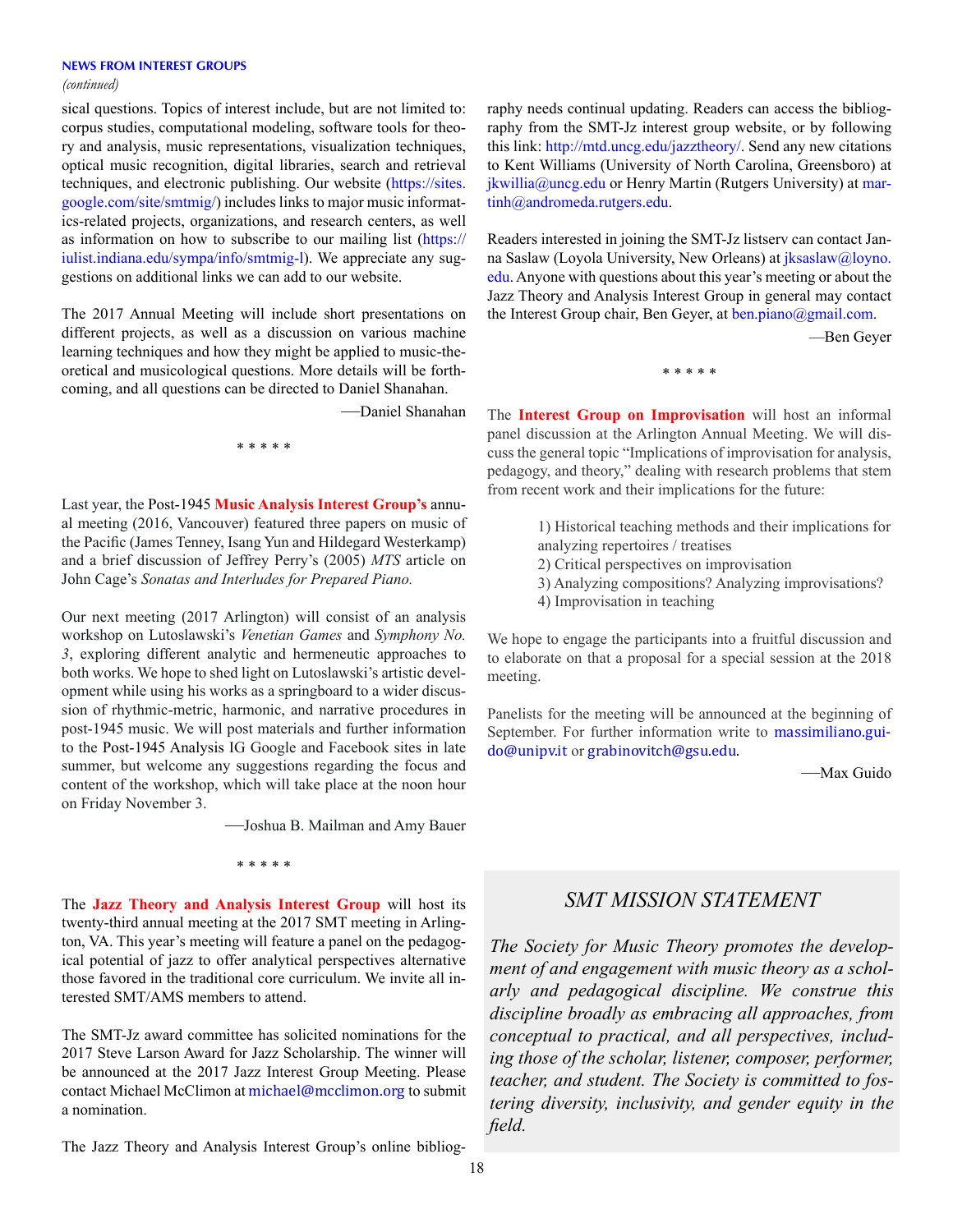# **OTHER SMT NEWS**

#### **Announcing the McClary-Walser Fellowship in Music Studies, the first ACLS Fellowship devoted to music research.**

The American Council of Learned Societies is pleased to announce the establishment of the Susan McClary and Robert Walser Fellowship in Music Studies. The couple has endowed the fellowship with a \$1.6 million gift that is partly a bequest and partly an outright contribution. ACLS will begin naming McClary-Walser/ACLS Fellows in 2018.

"We are enormously grateful to Susan and Rob for this generous contribution, which represents many firsts for ACLS." said Pauline Yu, ACLS President. "It creates the first fellowship devoted to the study of music. Further, it is both the first seven-figure gift from individual donors and the first seven-figure bequest in our history."

"We are delighted that the McClary-Walser Fellowship will support both emerging and established researchers in music studies for generations to come," wrote Professors McClary and Walser. "We know that ACLS's rigorous peer review process will help assure that the fellowship supports the most promising and innovative scholarship of the future, as identified by the leading scholars of the day."

The fellowship will be awarded annually to scholars who apply through the central ACLS Fellowship program. The program supports research projects whose ultimate goal is a major piece of scholarly work. Awards will range from \$40,000 to \$70,000 (depending on career stage) and are intended as salary replacement to help scholars devote six to twelve months to teaching and writing.

Both distinguished musicologists, McClary and Walser are on the faculty at Case Western Reserve University. A MacArthur Foundation Fellowship recipient, Ms. McClary focuses on the cultural criticism of music and is best known for her book *Feminine Endings: Music, Gender, and Sexuality*. Mr. Walser's scholarship primarily centers on jazz and other popular musics. He is best known for his books *Running with the Devil: Power, Gender, and Madness in Heavy Metal Music*, and *Keeping Time: Readings in Jazz History*.

McClary and Walser are also longtime members of the ACLS community and generous donors to the organization. Ms. Mc-Clary served on the Board of Directors for ten years, including a term as Chair from 2003 to 2006.

Application information will be posted on [www.acls.org](http://www.acls.org/) during the summer of 2017. The online system for applications will open in late July.

## **2018 CALL FOR PROPOSALS**

The 2018 Call for Papers will be released in October, due to recent and ongoing discussions within the American Musicological Society (AMS) and the Society for Music Theory, and between our two societies regarding the joint Meeting in San Antonio, Texas, set for November 1–4, 2018. Once the call has been posted, members are encouraged to read it carefully. Any questions that remain at that time regarding the submissions process, requirements, eligibility, or participation, can be directed to Victoria Long, Executive Director ([vlong@uchicago.](mailto:vlong@uchicago.edu) [edu\)](mailto:vlong@uchicago.edu) or Roman Ivanovitch, 2018 SMT Program Committee Chair ( $rivanovi@indiana.edu$ ). The deadline for proposal submissions will be 5 p.m. EST on Tuesday, January 16, 2018.

## **IN MEMORIAM**

#### **Vernon Kliewer**

Vernon Kliewer died on April 10, 2017, at age 89. Vern spent almost his entire career as a faculty member and administrator at the Indiana University (IU) School of Music and was an important figure in the founding of the Society for Music Theory.



Vern began work on his Ph.D. in music the-

ory at IU in 1954. Before completing his degree, he taught at Arizona State College in Flagstaff, where he was also the conductor of the Northern Arizona Symphony. Vern joined the IU music theory faculty immediately upon completing his doctorate in 1961. His dissertation was titled "The Concept of Organic Unity in Music Criticism and Analysis." During the 1960s and 1970s he was active in both undergraduate and graduate teaching. He was a specialist in the history of music theory, directed dozens of dissertations, and took an active role in the national Contemporary Music Project. He authored and coauthored a number of important pedagogical publications, including the influential textbook, *Materials and Structures of Music* (Prentice-Hall, 1967). His thoughtful proposals contributed to curriculum change across the United States.

Vern's ideas on problems facing the music theory profession helped to hasten the formation of the Society for Music Theory. He was a member of a panel at the 1976 joint AMS/CMS conference that "discussed in formal papers the concerns, objectives, and methods of the discipline of music theory" (Berry 1978; the other panelists were Allen Forte, Carl Schachter, Peter Westergaard, and Carlton Gamer; Richmond Browne moderated the discussion). Vern was also a member of the program committee for the second national music theory conference, held at Northwestern University in 1977. This is the conference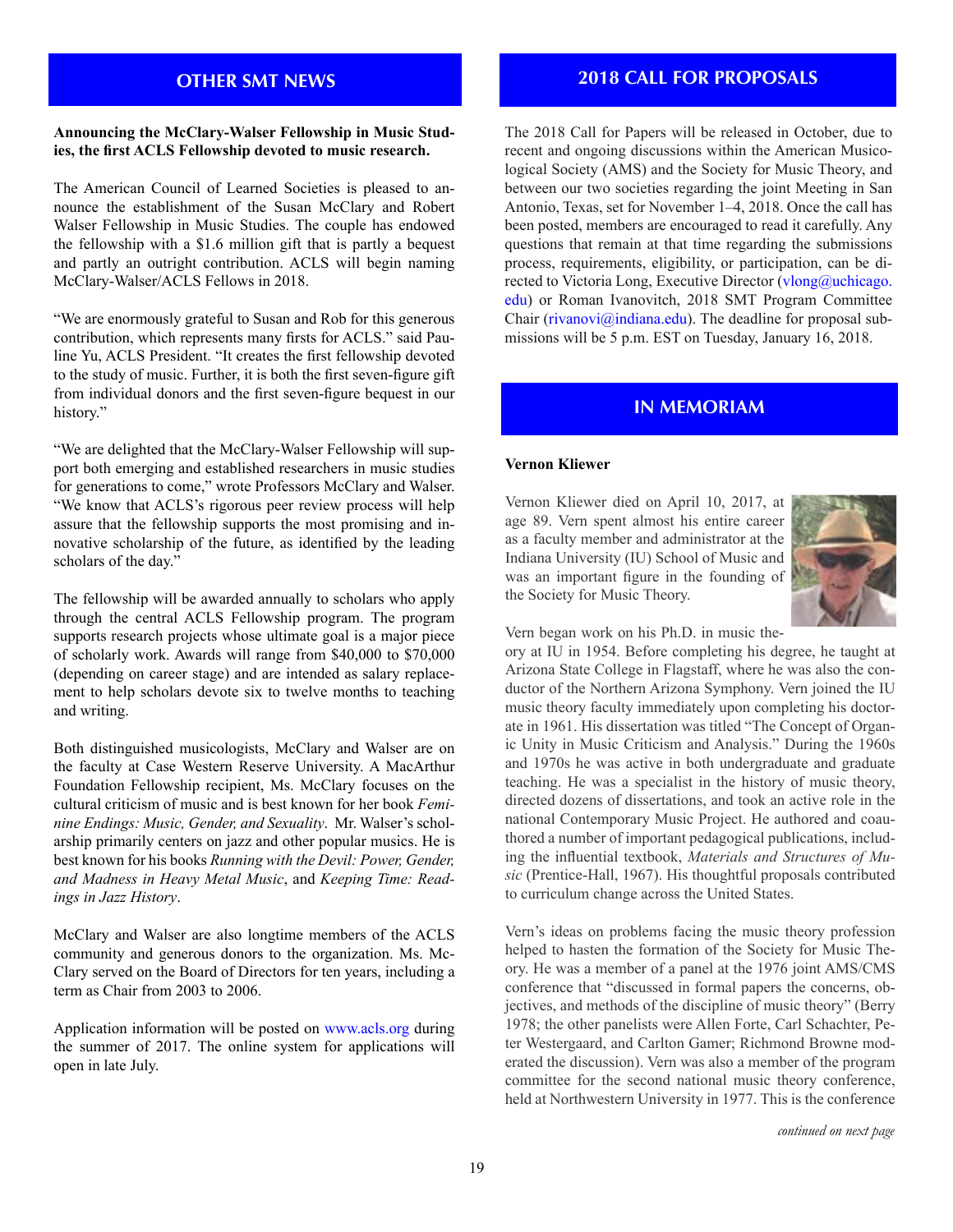#### **IN MEMORIAM**

#### *(continued)*

at which a group of music theorists voted to form the Society for Music Theory.

After serving for several years as chair of the IU music theory department, he was named Director of Graduate Studies for the School of Music in 1979, later adding the title Assistant Dean, and subsequently Associate Dean for Instruction, roles he held until his retirement in 1993.

Born on a farm in central Kansas, Vern was the second youngest of eighteen children. He started his education in a small schoolhouse, later graduated from high school in Hillsboro, and obtained a bachelor's degree from Bethany College. He earned his master's degree at Illinois Wesleyan University in Bloomington, where he married Diane Suter, before moving to the next Bloomington eastward.

Before his retirement, Vern mastered Dutch and lived for a semester in Holland, where he conducted research on historical music theory. Vern was renowned regionally for his outstanding collection of orchids and his special interest in the species and hybrids of paphiopedilum. Vern and Diane spent much of their retirement in Arizona, returning to Indiana five years ago to be closer to two of their three children (the third lives in Arizona).

\* \* \* \* \*

—Eric J. Isaacson

#### **Richard Parks**

With deep sadness, I share news of the death of Richard Parks, Professor Emeritus of Music Theory at the University of Western Ontario. Richard passed away peacefully at his home in Shaker Heights, Ohio, on July 5, 2017. Richard received a B.M. from Baldwin-Wallace College in trumpet performance (1964) and a M.M. in trumpet



performance from Northwestern University (1965). He held several positions as an instructor of trumpet and music theory before turning to the scholarly study of music theory, a decision that has benefited all of us. After receiving his Ph.D. in music theory from The Catholic University of America (1973), he held academic positions in music theory at the University of Denver, Wayne State University (Detroit, Michigan), Southern Methodist University (Dallas, Texas), and, finally, the University of Western Ontario (London, Ontario), where he taught from 1986 until his retirement in 2011. At Western he will be fondly remembered as an outstanding scholar of music theory, an exceptional teacher and mentor, and an inspirational model of collegiality and leadership. Those who knew him will always remember his ability to listen carefully, his sharp wit, his humanity, and his grace.

Richard's scholarly work focused on the music of Debussy, in particular his book *The Music of Claude Debussy* (Yale University Press, 1989), and articles in *Music Theory Spec-* *trum*, *Music and Letters*, *Debussy in Performance* (James Briscoe, ed., Yale University Press, 1999), and *A Debussy Companion* (Simon Trezise, ed., Cambridge University Press, 2003). Richard's theory of pitch-class set genera, which first appeared in his Debussy book, was the subject of a symposium devoted to the genera theories of Allen Forte and Richard Parks at the 1997 Cambridge University Music Analysis Conference. Papers from this symposium were published in *Music Analysis* 17/2 (1998). Richard was also the author of *18th-Century Counterpoint and Tonal Structure* (Prentice-Hall, 1983).

Richard was a charter member of the Society for Music Theory, and served as SMT Newsletter Editor from 1982–85. He also served as a member of the Nominating Committee (1989–90), a member of the Committee on the Status of Women (1988–90), and member-at-large on the Executive Board (1986–89).

He will be deeply missed by all who knew him.

—Catherine Nolan

## **NEWS FROM REGIONAL SOCIETIES**

The **Music Theory Society of New York State (MTSNYS)** held its annual meeting at Hobart and William Smith Colleges (Geneva, NY) on April 1–2, with Charity Lofthouse serving as host. More than thirty scholars presented on diverse theoretical and analytic topics. Suzannah Clark (Harvard University) gave a thought provoking and rich keynote address, "Resonant Blunders in the History of Tonal Theory." Anna Gawboy (The Ohio State University) led a music theory pedagogy student workshop on "Preparing Music Theory Instructors of the (Very Near) Future." The Music Theory Society of New York State presents the Patricia Carpenter Emerging Scholar Award for best paper delivered by a graduate student. Derek Remeš (Eastman School of Music) received the 2017 award for his paper, "J.S. Bach's Chorales: Reconstructing Eighteenth-Century German Figured-Bass Pedagogy in Light of a New Source," which will appear in a future issue of *Theory and Practice*.

Volume 41 (2016) of *Theory and Practice* is nearly complete, and the editors, Sarah Marlowe (New York University) and Brian Moseley (University at Buffalo), anticipate mailing it in early summer. The Society's 2018 meeting will take place at Hunter College, on April 14–15, with Loretta Terrigno (Juilliard School of Music) in charge of local arrangements. The Call for Papers is posted on our website, <http://www.mtsnys.org>, with a submission deadline of October 1. The program committee is Ellie Hisama (Columbia University), chair; Chelsea Burns (Eastman School of Music); Timothy Johnson (Ithaca College), ex officio; Julie Pedneault-Deslauriers (University of Ottawa); and Michael Vitalino (Potsdam-SUNY).

The current officers are Timothy A. Johnson (Ithaca), president; Philip Ewell (Hunter College-CUNY), vice president; Charity Lofthouse (Hobart and William Smith) secretary; and Christopher Bartlette (Binghamton), treasurer. Board members at-large are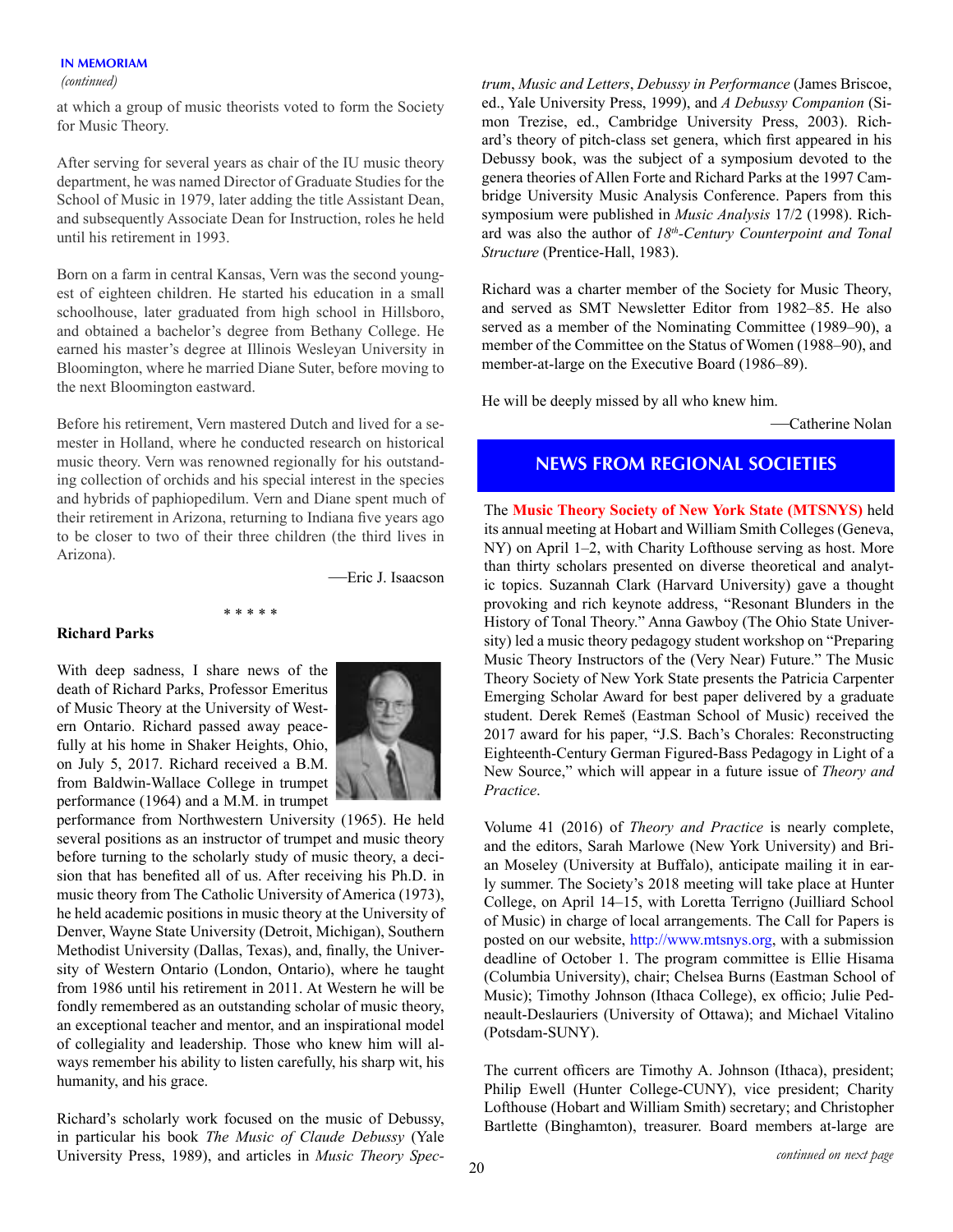#### **NEWS FROM REGIONAL SOCIETIES** *(continued)*

## **AFFILIATE REGIONAL AND GRADUATE THEORY SOCIETY CONTACTS**

*For links to all Regional and Affiliate Societies, please visit <https://societymusictheory.org/societies/regional>*

**Canadian University Music Society** Glenn Colton [gcolton@lakeheadu.ca](mailto:gcolton%40lakeheadu.ca.edu?subject=).edu

**Columbia Music Scholarship Conference** Michael Weinstein-Reiman [mdw2115@columbia.edu](mailto:mdw2115%40columbia.edu?subject=)

**Music Theory and Musicology at CCM** Thomas M. Croke V [ccm.mtms@gmail.com](mailto:ccm.mtms%40gmail.com?subject=)

**Music Theory Society at Florida State University** Danielle Wulf FSUMT[S@gmail.com](mailto:FSUMTS%40gmail.com?subject=)

#### **GAMMA–UT**

Bryan Stevens <http://music.unt.edu/mhte/gamut>

## **Graduate Students in Music at CUNY**

Xieyi (Abby) Zhang [CUNY.GSIM@gmail.com](mailto:CUNY.GSIM%40gmail.com?subject=)

**Harvard Graduate Music Forum** Jeff Williams [jwilliams02@g.harvard.edu](mailto:jwilliams02%40g.harvard.edu%0D?subject=)

**Indiana University Graduate Theory Association** Robert Komaniecki Stephen Komer [mustheor@indiana.edu](mailto:mustheor%40indiana.edu?subject=)

**McGill Music Graduate Students' Society**

[mgss.pgss@music.mcgill.ca](mailto:mgss.pgss%40music.mcgill.ca%20?subject=)

**Midwest Graduate Music Consortium** Stephen Hudson [sshudson@u.northwestern.edu](mailto:sshudson%40u.northwestern.edu?subject=) Benjamin Baker (Eastman School of Music), Jessica Barnett-Moseley (Fredonia-SUNY), Zachary Bernstein (Eastman School of Music), Loretta Terrigno (Juilliard School of Music), Sarah Marlowe (New York University), and Brian Moseley (University at Buffalo-SUNY). —Timothy A. Johnson

\* \* \* \* \*

The annual meeting of the **Rocky Mountain Society for Music Theory (RMSMT)** was held at the University of Utah on April 7 & 8, 2017. This was the second year that the conference held concurrent sessions in order to facilitate greater participation (our acceptance rate was forty-eight percent; had we held only individual sessions, our acceptance rate would have been thirty-two percent). While concurrent sessions are atypical for a regional conference, the membership has consistently been in favor of more participation to elevate the acceptance rate. Indeed, given that only twenty-seven percent of the total submissions come from within the region, maintaining a higher acceptance rate is imperative.

The Rocky Mountain region is also very concerned about the participation of women scholars. The good news is that sixty percent of the submissions from women scholars were accepted; the bad news is that it accounted for only thirty-three percent of the total amount of accepted submissions. Our participation from student scholars continues to be robust with forty percent of the total amount of submissions coming from students, which ended up being thirty-seven percent of the total amount of accepted submissions. This is a testament to the strong work being done by our graduate students in music theory.

The recipient of the 2017 *Best Student Paper Award* was Dale Tovar who presented a paper entitled, "Berg's Romantic Rhetoric." Dale is a Master's student in Music Theory at the University of Oregon, and will receive a \$100 cash prize as part of the award.

The incoming President is David Bashwiner from the University of New Mexico, who will begin his two-year term this summer. The new President-Elect is Jim Bungert from the Rocky Mountain College. In addition, the RMSMT membership voted to add the position of secretary-treasurer to the executive board to allow for more participation by junior scholars. It was confirmed that the 2018 RMSMT annual conference will be held at the University of Arizona in Tucson.

Finally, the issue of the changing nature of the regional conference continues to be an important topic of conversation at the annual business meeting. As noted above, only twenty-seven percent of the submissions come from within the region (which has resulted in concurrent sessions to allow for more participation), and the international contribution to our conference continues to grow each year (with submissions coming from such diverse places as Taiwan and Germany). Moreover, the quality of the presentations is on par with those delivered at the national conference. The problem faced by junior scholars who wish to share their research with colleagues in order to get feedback is that many administrators are unaware of the changing nature of the regional conference. Indeed, a "regional" conference is not given the same weight as a national or international conference (which affects both funding and tenure files). The question, then, is what can we do to act as advocates for the regional conference?

I want to thank the RMSMT membership for its enthusiastic support and contribution to our region and to our annual conference. It has been a most rewarding experience serving as the president, and I know the region will experience continued energetic participation in the future!

—Michael Chikinda

\* \* \* \* \*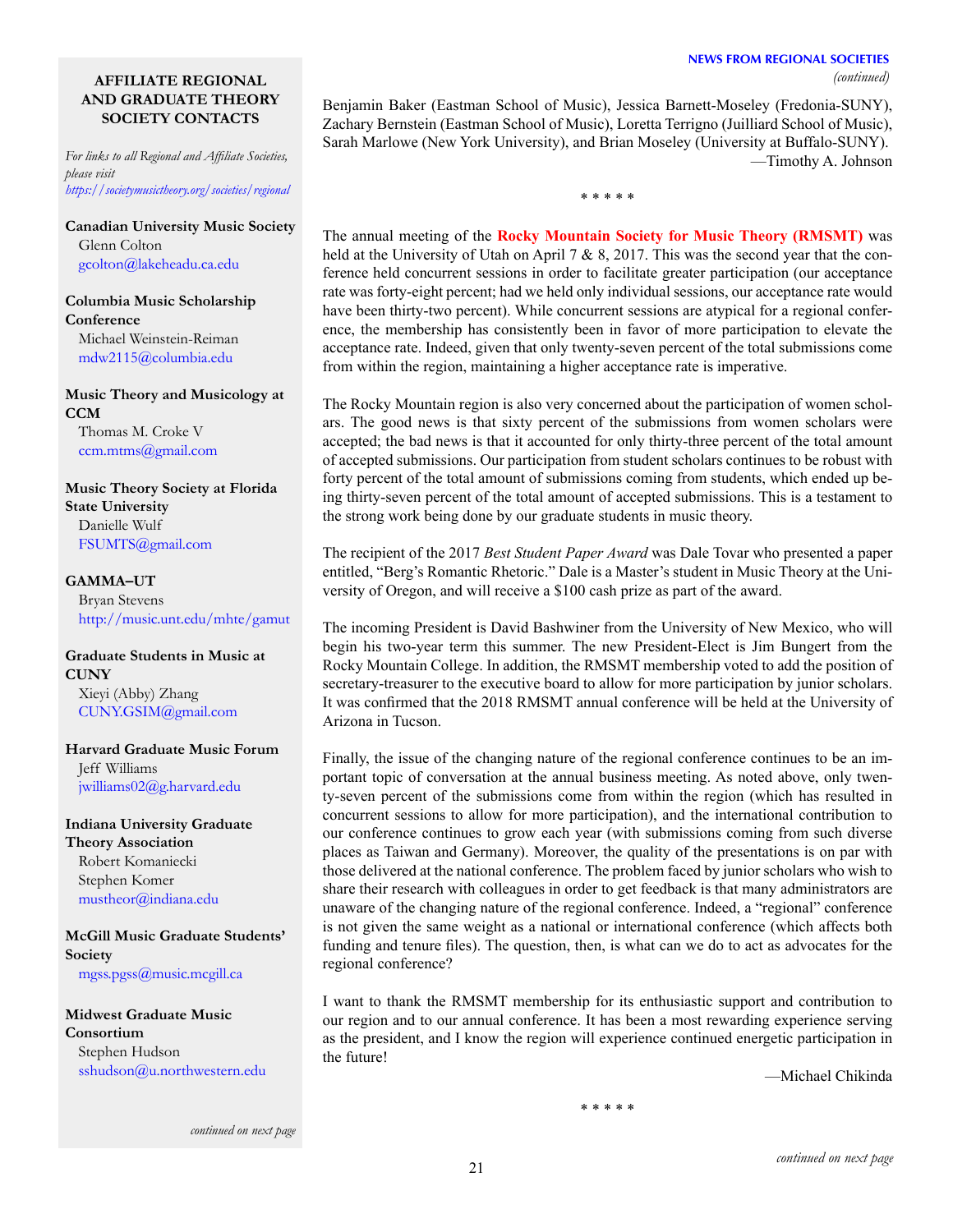The **Music Theory Society of the Mid-Atlantic** held our fifteenth Annual meeting on March 24–25 at The Catholic University of America in our nation's capital.

Janet Schmalfeldt (Tufts University, Emeritus) gave an excellent keynote address on "Domenico Scarlatti, Escape Artist: Sightings of His 'Mixed Style' Towards the End of the Eighteenth Century." She also led the group in a workshop on "Processual Approaches to Form in Early Nineteenth-Century Music: The Case of Mendelssohn and the First Movement of his Violin Concerto, Op. 64." The Dorothy Payne Award for best student paper went to John Lawrence (University of Chicago) for his talk titled: "Hearing Voices in Their Hands: Performing and Perceiving Polyphony."

The Program committee did an admirable job selecting twenty exciting papers on a plethora of topics. The committee was chaired by Daniel Stevens (University of Delaware) and included Anthony Kosar (Westminster Choir College), Kathleen Smith (George Mason University), Naomi Waltham-Smith (University of Pennsylvania), and Daniel Zimmerman (University of Maryland). We also had a wonderful local arrangements team led by Robert A. Baker (The Catholic University of America).

Congratulations go to newly elected officers: vice-president, Nancy Rao (Rutgers University); treasurer, Kip Wile (Peabody Institute of the Johns Hopkins University), members-atlarge, Robert A. Baker, and Jenine Brown (Peabody Institute of the Johns Hopkins University); and student representative, Blake Ritchie (Rutgers University). These newly elected officers join the wonderful group of continuing officers: secretary, Jamuna Samuel (University of Pennsylvania); members-at-large, Naomi Waltham-Smith (University of Pennsylvania), and Anton Vishio (William Patterson University); and myself as president.

This past year, we rebooted our journal GAMUT under the new leadership of Michael Baker (University of Kentucky) and Keith Salley (Shenandoah Conservatory) as co-editors, and Anton Vishio (William Paterson University) as reviews editor. Please see the GAMUT website ([trace.tennessee.edu/gamut](http://trace.tennessee.edu/gamut)) to find freely available and fascinating articles as well as guidelines on how to submit your work.

The 2018 meeting will take place at William Paterson University in New Jersey on March 23–24. Poundie Burstein will give the keynote lecture titled "The Sky is Not Blue, and Teaching Traditional Harmony and Counterpoint" as well as lead a workshop on Galant form. Anton Vishio will serve as the local arrangements chair and Daniel Zimmerman will chair the program committee. We invite any and all interested members of SMT to come join us (especially those of you close to New York). If tradition persists, it will be a friendly conference overflowing with stimulating discussions, fascinating papers, and exquisite meals. MTSMA welcomes members from all geographic areas (that means you!); for more information about the society, please see our website: [www.mtsma.org.](http://www.mtsma.org)

\* \* \* \* \*

—Phil Duker

**Music Theory Midwest's** twenty-seventh annual conference was held May 19–20 at the University of Iowa in Iowa City, Iowa. Approximately sixty registered members of MTMW were in attendance. Matthew Arndt (University of Iowa) managed local arrangements for this conference. Lee Blasius (University of Wisconsin–Madison) chaired the program committee, which included Becky Perry (Yale University), Steven Cahn (University of Cincinnati–Conservatory of Music), Aleksandra Vojcic (University of Michigan), Daniel Barolsky (Beloit College), Julian Hook (Indiana University), and Lawrence Zbikowski (University of Chicago, *ex officio* as MTMW president). The program of thirty-three papers, spread across eleven panels, ran the gamut of theoretical and analytical topics, reflecting the diversity of interests that has come to characterize MTMW's conferences in recent years. The keynote address, "Anton Webern's Late Music in the Context of Postmodern Modernism," was delivered by

*continued on next page*

### **AFFILIATE REGIONAL AND GRADUATE THEORY SOCIETY CONTACTS**

*(continued)*

**Music Theory Society of the Mid-Atlantic** Philip Duker University of Delaware [pduker@udel.edu](mailto:pduker%40udel.edu?subject=)

## **Music Theory Midwest**

Haley Beverburg Youngstown State University [haleybee@gmail.com](mailto:haleybee%40gmail.com?subject=)

### **Music Theory Society of New York State** Timothy Johnson

Ithaca College [tjohnson@ithaca.edu](mailto:tjohnson%40ithaca.edu?subject=)

## **Music Theory Southeast**

John Z. McKay University of South Carolina [jmckay@mozart.sc.edu](mailto:jmckay%40mozart.sc.edu?subject=) 

### **New England Conference of Music Theorists** Suzannah Clark Harvard University [sclark@fas.harvard.edu](mailto:sclark%40fas.harvard.edu?subject=)

# **Oklahoma Theory Round Table** Sarah Ellis

University of Oklahoma sj[r@ou.edu](mailto:sjr%40ou.edu?subject=)

## **Rocky Mountain Society for Music Theory**

David Bashwiner University of New Mexico [david.bashwiner@gmail.com](mailto:david.bashwiner%40gmail.com?subject=)

**Society for Music Research at the University of Michigan** Anna Nelson [arnels@umich.edu](mailto:arnels%40umich.edu?subject=)

#### **South Central Society for Music Theory**

Adam Hudlow Northwestern State University [hudlow@nsula.edu](mailto:hudlow%40nsula.edu?subject=)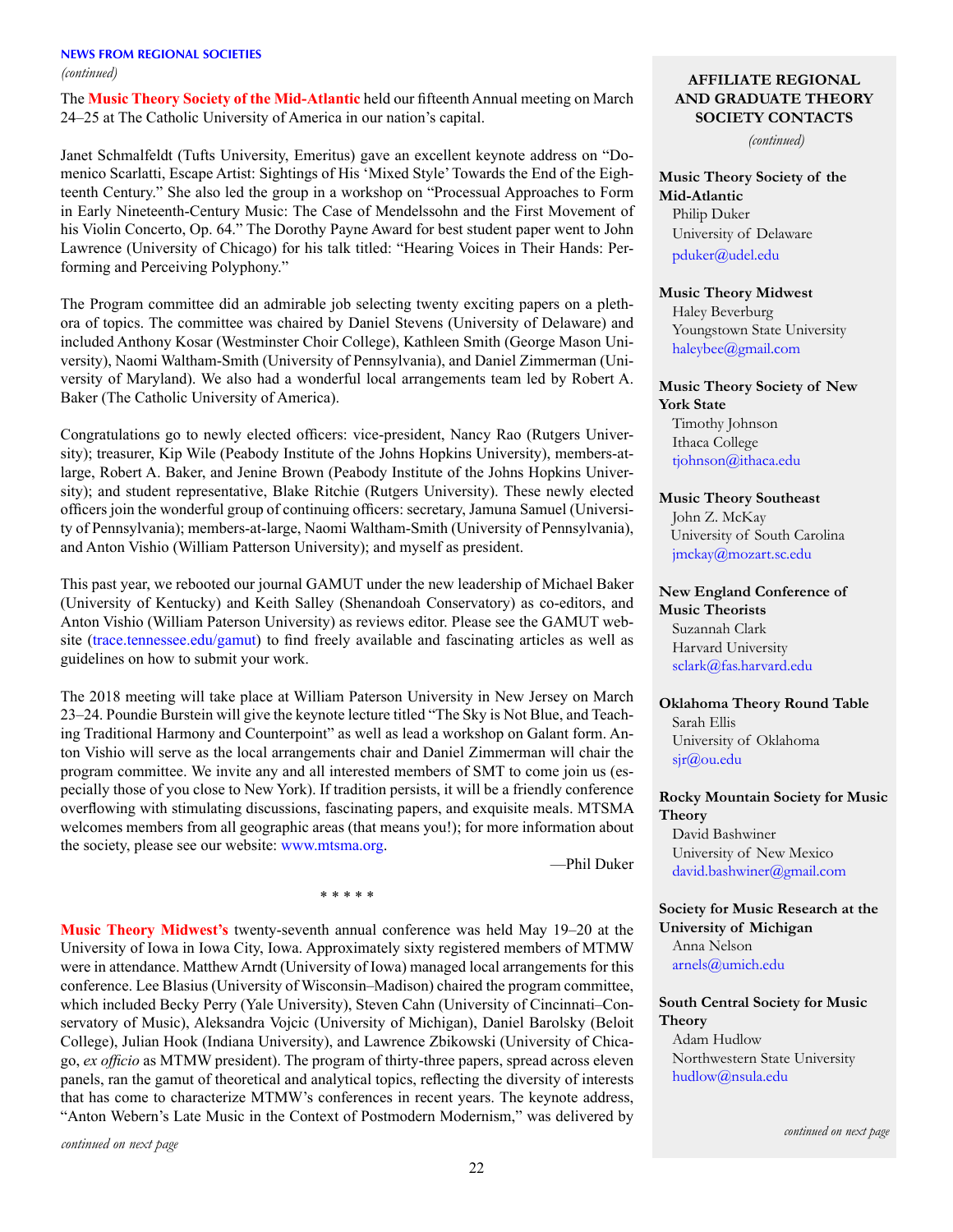## **NEWS FROM REGIONAL SOCIETIES**

*(continued)*

#### **AFFILIATE REGIONAL AND GRADUATE THEORY SOCIETY CONTACTS**

*(continued)*

**Temple University Theory and Musicology Society (THEMUS)** Chad Fothergill [chad.fothergill@temple.edu](mailto:chad.fothergill%40temple.edu?subject=)

**Texas Society for Music Theory** Peter Martens Texas Tech University [peter.martens@ttu.edu](mailto:peter.martens%40ttu.edu?subject=)

**University of Arizona Graduate Student in Music Society** Matthe Mugmon [mugmon@email.arizona.edu](mailto:mugmon%40email.arizona.edu?subject=)

**West Coast Conference of Music Theory and Analysis** Jack F. Boss University of Oregon [jfboss@uoregon.edu](mailto:jfboss%40uoregon.edu%20?subject=)

**Western University Graduate Symposium on Music** Adam Roy [aroy89@uwo.ca](mailto:aroy89%40uwo.ca?subject=)

**Yale Graduate Music Society** Holly Chung [holly.chung@yale.edu](mailto:holly.chung%40yale.edu?subject=)

Catherine Nolan (University of Western Ontario). This year the committee for the Arthur J. Komar Award for the outstanding paper delivered by a student—a committee chaired by Justin London (Carleton College) and including Leigh Van Handel (Michigan State University), Yayoi Uno Everett (University of Illinois–Chicago), and Greg Decker (Bowling Green State University)—determined that two papers should each receive the award. One award was given to Kristin Wallentinsen (University of Western Ontario) for her paper "Plainchant and Unicorns: What Fuzzy Set Theory Can Say About Musical Ontology;" another award was given to John Lawrence (University of Chicago) for his paper "Hearing Voices in Their Hands: Performing and Perceiving Polyphony."

New officers elected this year include: Stanley Kleppinger (University of Nebraska–Lincoln), president; Daphne Tan (University of Toronto), treasurer; René Rusch (University of Michigan), area I representative; Gretchen Foley (University of Nebraska–Lincoln), area III representative; and Miriam Piilonen (Northwestern University), areas II and IV student representative. The following officers will continue for another year: Haley Beverburg (Youngstown, Ohio), secretary; Blair Johnston (Indiana University), area II representative; Dave Easley (Oklahoma City University), area IV representative; and Jesse Kinne (University of Cincinnati–Conservatory of Music), areas I and III student representative. Many thanks go to Hali Feldman (University of Missouri–Kansas City) for chairing the nominating committee, and to the other members of the committee, Karl Braunschweig (Wayne State University) and Frank Riddick (Oklahoma State University).

Our twenty-eighth annual meeting—which will be our first international meeting—will take place at the University of Western Ontario in London, Ontario, May 18–19, 2018; further details will be forthcoming. As should be evident, MTMW draws its officers and executive board from the Great Lakes and Great Plains states as well as portions of Canada (Manitoba and Western Ontario). Anyone from the area interested in participating more actively as an officer or committee member is encouraged to volunteer by contacting Stanley Kleppinger at [kleppinger@unl.edu](mailto:kleppinger%40unl.edu?subject=). MTMW welcomes members from all geographic areas; more information about membership and participation in our annual conference can be found at our website: [http://www.mtmw.org/.](http://www.mtmw.org/)

—Lawrence Zbikowski

\* \* \* \* \*

The **South-Central Society for Music Theory** held its 2017 annual meeting at the University of Memphis from March 17–18. The meeting was a resounding success with sixty attendees, including fifteen undergraduates, twenty-four graduate students, and twenty-one professors, instructors, and adjuncts. Jeffrey Perry (Louisiana State University) ably led a well-attended graduate student workshop on music of Franz Schubert, with eleven students from across the region in attendance. We had our first concurrent sessions. Robert Komaniecki (Indiana University) was the winner of the Student Best Paper Award, with his paper "Coercing the Verse: An Analysis of Relationships Between Lead and Guest Rappers."

In the Business Meeting, we approved two changes to our Bylaws: requiring the Program Chair to collect data on presenters; and expanding the President's duties to include the recruitment of members to annual meetings and outreach to underrepresented populations of music scholars in our region.

We are appreciative of Douglas Rust's service as secretary and program chair, of Joe Brumbeloe, who is continuing as treasurer, and of our 2016–2017 program committee members: Adam Hudlow, Adam Rosado, and Trevor De Clercq. Starting in 2017, we also welcome Jeffrey Yunek (Kennesaw State University) as program chair, Adam Hudlow as secretary (Northwestern State University of Louisiana), and Courtenay Harter (Rhodes College), Clare Sher Ling Eng (Belmont University), and Robert Komanieicki (Indiana University) onto our program committee. Our thanks also to Trevor De Clercq (Middle Tennessee State University), who has volunteered to serve as webmaster, a post previously unfilled. The high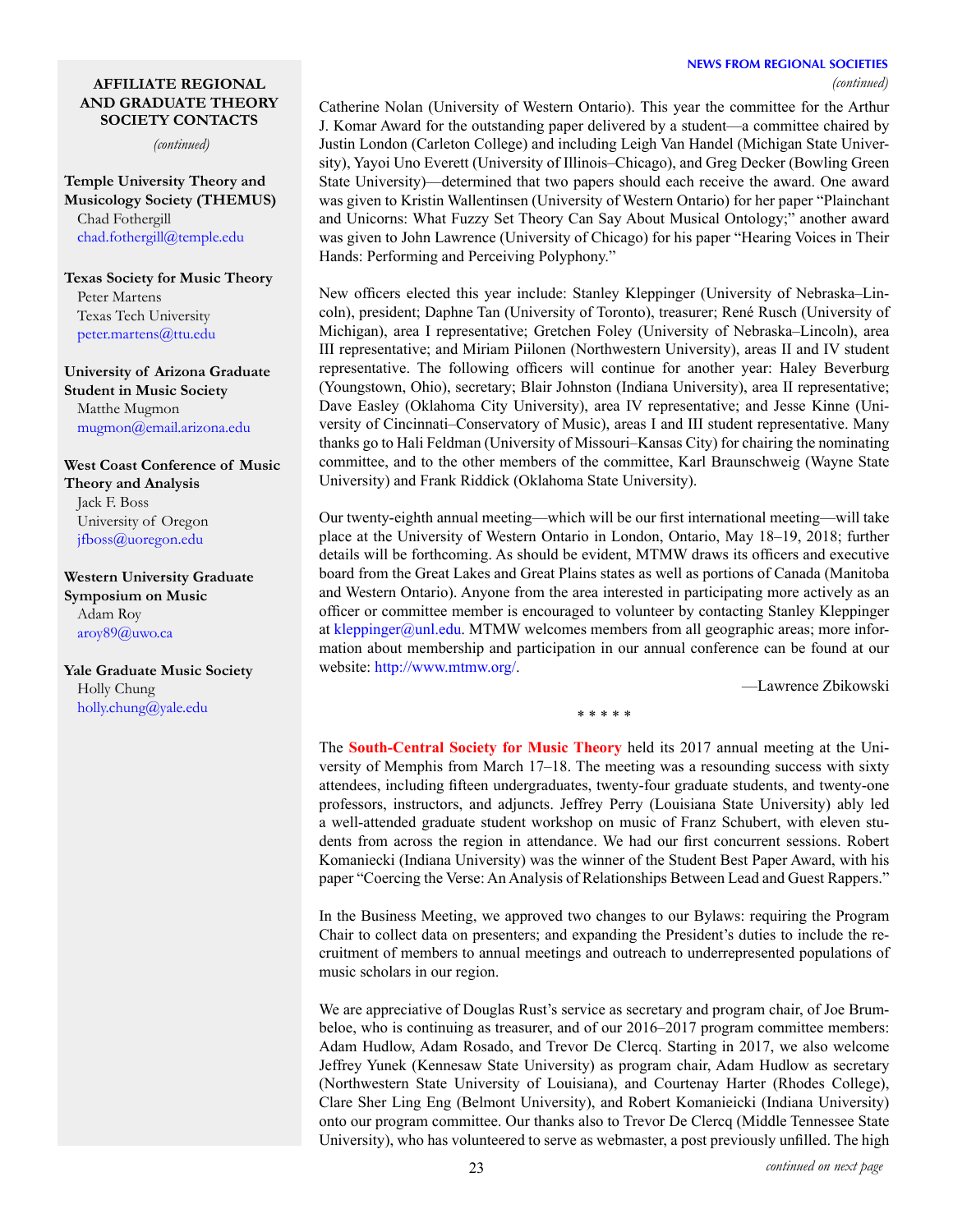#### **NEWS FROM REGIONAL SOCIETIES**

demand for presentation venues and for service opportunities throughout the United States underscores the need for a vibrant SCSMT, and we look forward to the contributions of our members in 2018.

Our next annual meeting will be held at the University of Southern Mississippi in Hattiesburg, MS on March 23–24, 2018. Call for Papers will be available at<http://www.scsmt.org>. The deadline for submitting proposals is January 16, 2018 by 11:59 p.m.

\* \* \* \* \*

—Adam Hudlow

The **West Coast Conference of Music Theory and Analysis** held our twenty-sixth annual meeting at the University of Victoria from April 21–23, 2017. The weekend was full of lively discussions and debates on a wide variety of topics. Suzannah Clark (Harvard University) gave the keynote address "Of Swans, Minstrels, and the Hermenuetics of Song," and other papers explored serialism (with a focus on the music of Ursula Mamlok); jazz, pop, and film music; temporality, flow, and form; and new approaches to analysis. I would like to thank Harald Krebs, Russell Knight, and Ève Poudrier for assisting me with the program, and Harald Krebs for his tireless work making the local arrangements run smoothly (including providing the best break-time and lunch buffets we've had for quite a while).

At the annual business meeting, we confirmed that next year's conference will be hosted by Andrew Aziz at San Diego State University, and the dates will be April 6–8, 2018. More information and a CFP will be available at our website,<http://www.wccmta.com/>, in October.

As always, the West Coast Conference welcomes new members, especially those from schools in our region (or neighboring ones) who haven't participated in the past. Dues are quite inexpensive, \$5 for students and \$10 for regular, and can be sent to me at School of Music and Dance, 1225 University of Oregon, Eugene, OR, 97403-1225. If you have questions or comments about the conference, contact me at *jfboss@uoregon.edu.* 

\* \* \* \* \*

—Jack Boss

The **Texas Society for Music Theory** held its thirty-ninth annual meeting on February 24– 25, 2017, at the University of Houston, with John Snyder coordinating local arrangements. Our keynote address, "The Thousand Faces of Form" was delivered by Dmitri Tymoczko of Princeton University. This year's conference included an eye-opening pedagogy session given by Julie Larissa Olivares Ibarra (Colegio Americano de Torreón, A.C.) entitled "A Look at Music Literacy in Mexico," and the Herbert Colvin Award for best student presentation was given to Daniel Tompkins (Florida State University) for "A Machine Learning Approach to Modality and Genre in Early Music."

The 2018 meeting will be held at Dallas Baptist University on Feb. 23–24. Local arrangements will be coordinated by Barbara Wallace. The call for papers will be transmitted via the usual media in the fall.

Current TSMT officers are: Peter Martens (Texas Tech University), president; Cynthia Gonzalez (Texas State University), president-elect; Philip Baczewski (University of North Texas), secretary; and Andrew Davis (University of Houston), treasurer. These officers, along with Joshua Albrecht (University of Mary Hardin-Baylor), Jennifer Beavers (UT-Santa Antonio), David Forrest (Texas Tech University), and Jennifer Weaver (Dallas Baptist University) comprise the executive board.

For additional information about TSMT, please contact Peter Martens, Texas Tech University School of Music, Box 42033, Lubbock, TX, 79409. Phone: 806-834-1870. E-mail: [peter.](mailto:peter.martens@ttu.edu)  $martens@ttu.edu.$  The TSMT website, maintained by Philip Baczewski, is located at  $http://$ [tsmt.unt.edu/.](http://tsmt.unt.edu/)

—Peter Martens

*(continued)* **DO YOU KNOW ABOUT THESE SMT GRANTS?**

#### **SMT TRAVEL GRANTS**

The Committee on Diversity administers two grant programs for theorists attending the SMT Annual Meeting. Theorists who belong to an ethnic minority (defined here on the basis of the majority of current SMT members) are invited to apply for Minority Travel Grants. Theorists who reside outside the United States and Canada are invited to apply for International Travel Grants. Theorists at all stages of their careers, including graduate students, are encouraged to apply. Grants typically range from U.S. \$300 to \$650.

For more information, please visit [https://societymusictheory.org/](https://societymusictheory.org/grants/meetings) [grants/meetings](https://societymusictheory.org/grants/meetings).

**SMT SUBVENTION GRANTS** 

•••••

Twice annually, the Society for Music Theory awards Subvention Grants to help reimburse authors for out-of-pocket expenses associated with the preparation and publishing of any article or book in the field of music theory that has been accepted for publication. Among the possible expenses to which the fund may be applied are the copying and setting of musical examples, the payment of copyright or permission fees, the production of graphic and illustrative material, and the development of any relevant computer software, audio material, or other multi-media components essential to the text's production. Proposal submission deadlines are January 15 and July 15.

For more information on these grants, visit

[http://www.societymusictheory.](https://societymusictheory.org/grants/subvention) [org/grants/subvention](https://societymusictheory.org/grants/subvention).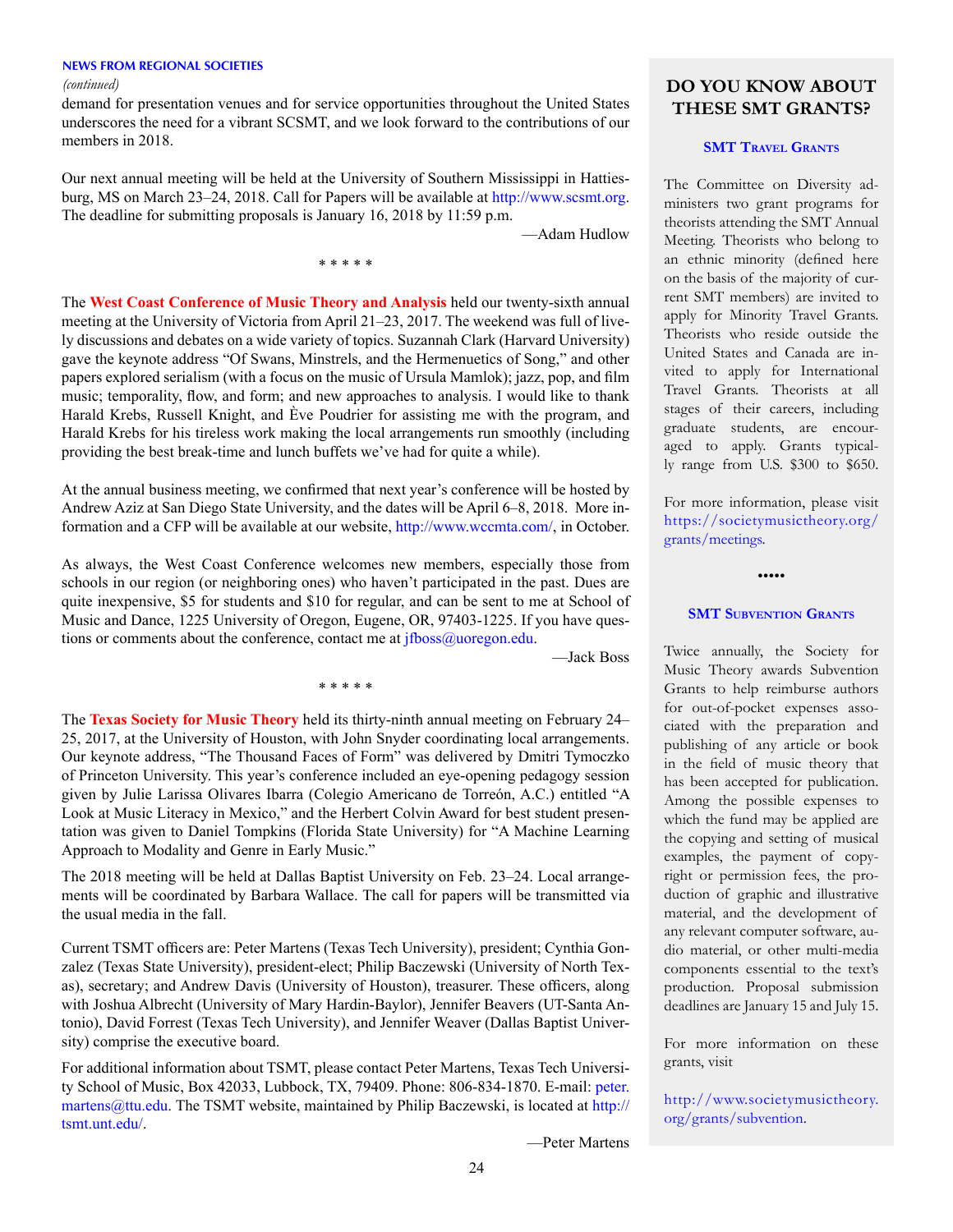## **GRADUATE STUDENT ORGANIZATIONS**

The **Music Theory Society at Florida State University** successfully conducted its thirty-fourth Music Theory Forum on January 21, 2017. Professor Robert Gjerdingen (Northwestern University) gave the keynote address entitled "'Suffer the Little Children': The Institutionalization of Craft Apprenticeship in the Conservatories of Europe." Many thanks to all of the officers for the 2016– 17 academic year who helped to make this event possible: Joshua Tanis, president; Andrew Selle, vice president; Daniel Thompson, treasurer; Jennifer Harding, secretary; and Danielle Wulf and Jose Garza, forum co-chairs. The thirty-fifth annual Music Theory Forum will be held on January 13, 2018, on the FSU campus in Tallahassee, Florida. We are excited to welcome Professor Seth Monahan (Eastman School of Music) as this year's keynote speaker. Questions about any aspect of the Music Theory Forum may be directed to the forum co-chairs, Jennifer Harding and Stanley Fink, at fsumts.forum@gmail.com. Additional information about the Music Theory Society, including the Music Theory Forum, is available on our website: [fsumts.wikidot.com.](http://fsumts.wikidot.com)

New Music Theory Society officers for the 2017–18 academic year include: Danielle Wulf, president; Lewis Jeter, vice president; Sara Everson, treasurer, Joshua Tanis, secretary; and Jennifer Harding and Stanley Fink, forum co-chairs. For more information about the Music Theory Society or the Music Theory Forum, please e-mail [fsumts.forum@gmail.com](mailto:fsumts.forum%40gmail.com?subject=).

—Jennifer Harding and Stanley Fink

\* \* \* \* \*

The **McGill Music Graduate Students' Society (MGSS)** is pleased to announce its thirty-first annual Symposium, which will be held March 23–25, 2018, at the Schulich School of Music in Montreal, Canada. Performance and research keynotes TBA.

After the official release of the Call for Papers in early October, we welcome abstracts (300 words) in any area of music research including, but not limited to, ethnomusicology, music theory, musicology, music education, music technology, sound recording, music psychology, performance, and composition. Papers, posters, lecture recitals, improvisations, art/music installations, and special sessions of two to four panelists are all encouraged.

Inquiries about the 2018 MGSS Symposium may be sent to [sym](mailto:symposium%40music.mcgill.ca?subject=)[posium@music.mcgill.ca](mailto:symposium%40music.mcgill.ca?subject=).

—Claire McLeish



## **OTHER NEWS ITEMS**

The conference "Music and the Inner World," will take place at the University of Virginia, Charlottesville, Virginia, September 23–24. A detailed announcement, with program and website, will follow later.

The conference will address a range of issues related to music and "the inner world," a phrase open to various interpretations. The program of invited speakers brings together different psychological/ psychoanalytic orientations and different scholarly or professional relations to music. There will be nine half-hour presentations, each followed by a half hour of discussion, along with a keynote presentation. Conference sessions will take place all day Saturday, September 23, and on Sunday morning, ending at 12:30 p.m.

The keynote speaker, Francis Grier, based in London, is a distinguished composer and performer, as well as a practicing psychoanalyst. Other presenters include Diane Austin (NYU; music therapist, author of a book on uses of voice in therapy); Seth Brodsky (University of Chicago; author of a recent book about Lacan and musical modernism); Nomi Dave (University of Virginia; research on music, politics, and pleasure); Marion Guck (University of Michigan; recent research on psychoanalytic concepts as models for the music-listener relationship); Erin Johnson and Cara Marinucci (Integrative Music Institute, Charlottesville private practice therapists and trainers of The Bonny Method of Guided Imagery and Music); Fred Maus (University of Virginia; recent work on object relations psychoanalysis and music); Jenny Johnson (Wellesley College; composer and author of publications about music and trauma); Mitchell Morris (UCLA; author of a book about 70s popular music and pleasure; influenced by Klein and Winnicott); and Michael Puri (University of Virginia; author of a book on Ravel and other publications that draw on psychoanalysis).

Conference events on Saturday and Sunday are free and open to the public. For further information please contact Fred Maus ( $f_{\text{em}}/2x$ [virginia.edu](mailto:fem2x%40virginia.edu?subject=)).

—Fred Maus

\* \* \* \* \*

Edward Klorman's book *Mozart's Music of Friends: Social Interplay in the Chamber Works* (Cambridge, 2016) was named winner of the [2017 PROSE Award](https://proseawards.com/winners/) for the Music & Performing Arts category. The PROSE Awards are presented annually by the Association of American Publishers' (AAP) Professional and Scholarly Publishing (PSP) Division.

\* \* \* \* \*

Noriko Manabe won the 2017 John Whitney Hall Prize from the Association for Asian Studies for her monograph, The Revolution Will Not Be Televised: Protest Music After Fukushima (Oxford). The prize is awarded for the best book in Japan studies. The cita-